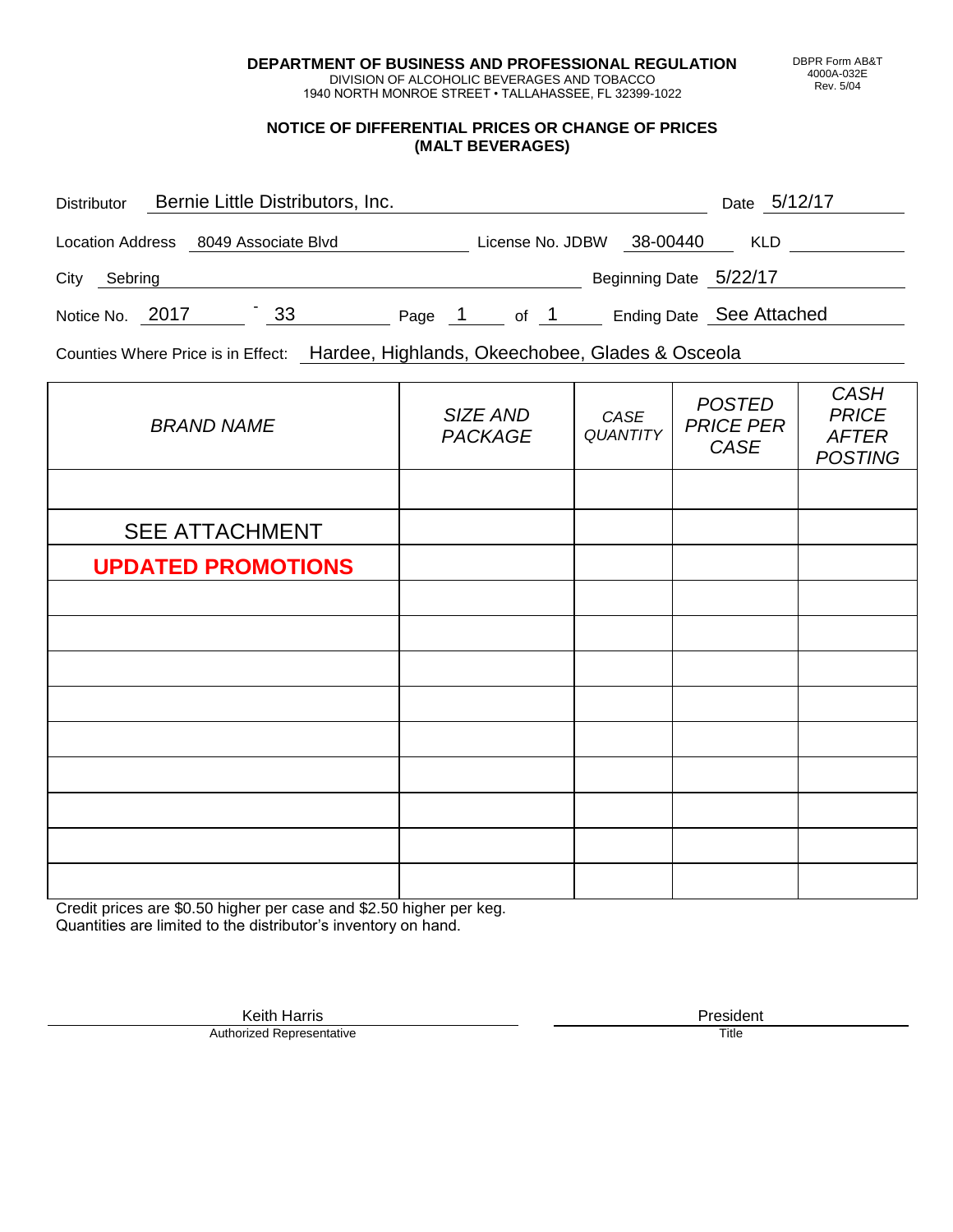|                                                                 |                         |                      |          | Posted  | Frontline      |        |          |         |
|-----------------------------------------------------------------|-------------------------|----------------------|----------|---------|----------------|--------|----------|---------|
| <b>Brands</b>                                                   | Package                 | Start                | Stop     | Price   | Price          | Qty    | Premise  | Comment |
| Bud, Bud Lt                                                     | 24/8oz Can              | 03/13/17             | 07/02/17 | \$12.30 | \$13.25        | $5-19$ | Off      |         |
| Bud, Bud Lt                                                     | 24/8oz Can              | 03/13/17             | 07/02/17 | \$11.40 | \$13.25        | $20+$  | Off      |         |
| Bud & Bud Lt                                                    | 24/8oz Can 2/12         |                      | 07/02/17 |         | \$13.60        |        | Off      |         |
|                                                                 |                         | 03/13/17<br>03/13/17 |          | \$13.10 |                | $5-19$ | Off      |         |
| Bud & Bud Lt                                                    | 24/8oz Can 2/12         |                      | 07/02/17 | \$12.20 | \$13.60        | $20+$  |          |         |
| Michelob Ultra                                                  | 24/8oz Can 2/12         | 03/13/17             | 07/02/17 | \$13.50 | \$14.45        | $5-19$ | Off      |         |
| Michelob Ultra                                                  | 24/8oz Can 2/12         | 03/13/17             | 07/02/17 | \$12.20 | \$14.45        | $20+$  | Off      |         |
|                                                                 |                         |                      |          |         |                |        |          |         |
| Michelob Ultra                                                  | 24/8oz Can              | 03/13/17             | 07/02/17 | \$12.70 | \$14.35        | $5-19$ | Off      |         |
| Michelob Ultra                                                  | 24/8oz Can              | 03/13/17             | 07/02/17 | \$11.40 | \$14.35        | $20+$  | Off      |         |
| Brands & Packages above may be mixed and matched to achieve qty |                         |                      |          |         |                |        |          |         |
| Bud, Bud Lt, Select, Select 55                                  | 24/12oz Can/LNR 4/6     |                      | 07/02/17 |         |                | $10+$  | Off      |         |
|                                                                 |                         | 04/17/17             |          | 21.60   | 23.80          |        |          |         |
|                                                                 | 24/12oz LNNR 4/6        |                      |          |         |                | $10+$  | Off      |         |
| Michelob, Michelob Lt, Michelob Amberbock                       |                         | 04/17/17             | 07/02/17 | 21.60   | 24.55          |        |          |         |
| Land Shark                                                      | 24/12oz LNNR 4/6        | 04/17/17             | 07/02/17 | 21.60   |                | 10-111 | Off      |         |
| Land Shark                                                      | 24/12oz LNNR 4/6        | 04/17/17             | 07/02/17 | 20.25   | 24.55<br>24.55 | $112+$ | Off      |         |
|                                                                 |                         |                      |          |         |                |        |          |         |
| Brands & Packages above may be mixed and matched to achieve qty |                         |                      |          |         |                |        |          |         |
| Bud, Bud Lt, Select, Select 55                                  | 24/12oz Can/LNR 4/6     | 06/19/17             | 06/25/17 | 21.60   | 23.80          | $10+$  | Off      |         |
|                                                                 |                         |                      |          |         |                |        |          |         |
| Michelob, Michelob Lt, Michelob Amberbock                       | 24/12oz LNNR 4/6        | 06/19/17             | 06/25/17 | 21.60   | 24.55          | $10+$  | Off      |         |
|                                                                 |                         |                      |          |         |                |        |          |         |
| <b>Land Shark</b>                                               | 24/12oz LNNR 4/6        | 06/19/17             | 06/25/17 | 16.50   | 24.55          | $10+$  | Off      |         |
| Brands & Packages above may be mixed and matched to achieve qty |                         |                      |          |         |                |        |          |         |
|                                                                 |                         |                      |          |         |                |        |          |         |
| Bud, Bud Lt, Select, Select 55                                  | 24/12oz Can/LNR 4/6     | 06/26/17             | 07/02/17 | 21.60   | 23.80          | $10+$  | Off      |         |
|                                                                 |                         |                      |          |         |                |        |          |         |
| Michelob, Michelob Lt, Michelob Amberbock                       | 24/12oz LNNR 4/6        | 06/26/17             | 07/02/17 | 21.60   | 24.55          | $10+$  | Off      |         |
|                                                                 |                         |                      |          |         |                |        |          |         |
| <b>Land Shark</b>                                               | 24/12oz LNNR 4/6        | 06/26/17             | 07/02/17 | 21.60   | 24.55          | 10-111 | Off      |         |
| Land Shark                                                      | 24/12oz LNNR 4/6        | 06/26/17             | 07/02/17 | 20.25   | 24.55          | $112+$ | Off      |         |
| Brands & Packages above may be mixed and matched to achieve qty |                         |                      |          |         |                |        |          |         |
|                                                                 |                         |                      |          |         |                |        |          |         |
| Bud, Bud Lt                                                     | 24/16oz Can 6/4         | 09/12/16             | 07/02/17 | 22.65   | 25.65          | $5+$   | On & Off |         |
| Brands & Packages above may be mixed and matched to achieve qty |                         |                      |          |         |                |        |          |         |
|                                                                 |                         |                      |          |         |                |        |          |         |
| Bud, Bud Lt                                                     | 24/16oz Can 3/8         | 05/08/17             | 05/20/17 | 19.45   | 25.20          | $25+$  | Off      |         |
| Michelob Ultra                                                  | 24/16oz Can 3/8         | 05/08/17             | 05/20/17 | 19.45   | 27.10          | $25+$  | Off      |         |
| Brands & Packages above may be mixed and matched to achieve qty |                         |                      |          |         |                |        |          |         |
|                                                                 |                         |                      |          |         |                |        |          |         |
| Bud, Bud Lt                                                     | 24/16oz Can             | 09/12/16             | 07/02/17 | 20.90   | 27.60          | $30+$  | Off      |         |
| Brands & Packages above may be mixed and matched to achieve qty |                         |                      |          |         |                |        |          |         |
|                                                                 |                         |                      |          |         |                |        |          |         |
| Bud, Bud Lt, Select & Select 55                                 | 18pk/12oz Can & LNNR    | 09/12/16             | 04/30/17 | 14.80   | 16.90          | $20+$  | Off      |         |
|                                                                 |                         |                      |          |         |                |        |          |         |
| Bud, Bud Lt, Select & Select 55                                 | 18pk/12oz Can & LNNR    | 05/01/17             | 05/14/17 | 13.95   | 16.90          | $20+$  | Off      |         |
|                                                                 |                         |                      |          |         |                |        |          |         |
| Bud, Bud Lt, Select & Select 55                                 | 18pk/12oz Can & LNNR    | 05/15/17             | 05/28/17 | 14.80   | 16.90          | $20+$  | Off      |         |
|                                                                 |                         |                      |          |         |                |        |          |         |
| Bud, Bud Lt, Select & Select 55                                 | 18pk/12oz Can & LNNR    | 05/29/17             | 06/11/17 | 13.95   | 16.90          | $20+$  | Off      |         |
|                                                                 |                         |                      |          |         |                |        |          |         |
| Bud, Bud Lt, Select & Select 55                                 | 18pk/12oz Can & LNNR    | 06/12/17             | 07/02/17 | 14.80   | 16.90          | $20+$  | Off      |         |
| Brands & Packages above may be mixed and matched to achieve qty |                         |                      |          |         |                |        |          |         |
|                                                                 |                         |                      |          |         |                |        |          |         |
| Bud, Bud Lt, Select & Select 55                                 | 24/12oz LNNR 2/12       | 09/12/16             | 07/02/17 | 21.55   | 22.50          | $10+$  | On       |         |
| Brands & Packages above may be mixed and matched to achieve qty |                         |                      |          |         |                |        |          |         |
|                                                                 |                         |                      |          |         |                |        |          |         |
| Bud, Bud Lt, Select & Select 55                                 | 24/12oz Can & LNNR 2/12 | 03/22/17             | 05/17/17 | 21.55   | 22.50          | $10+$  | Off      |         |
| Brands & Packages above may be mixed and matched to achieve qty |                         |                      |          |         |                |        |          |         |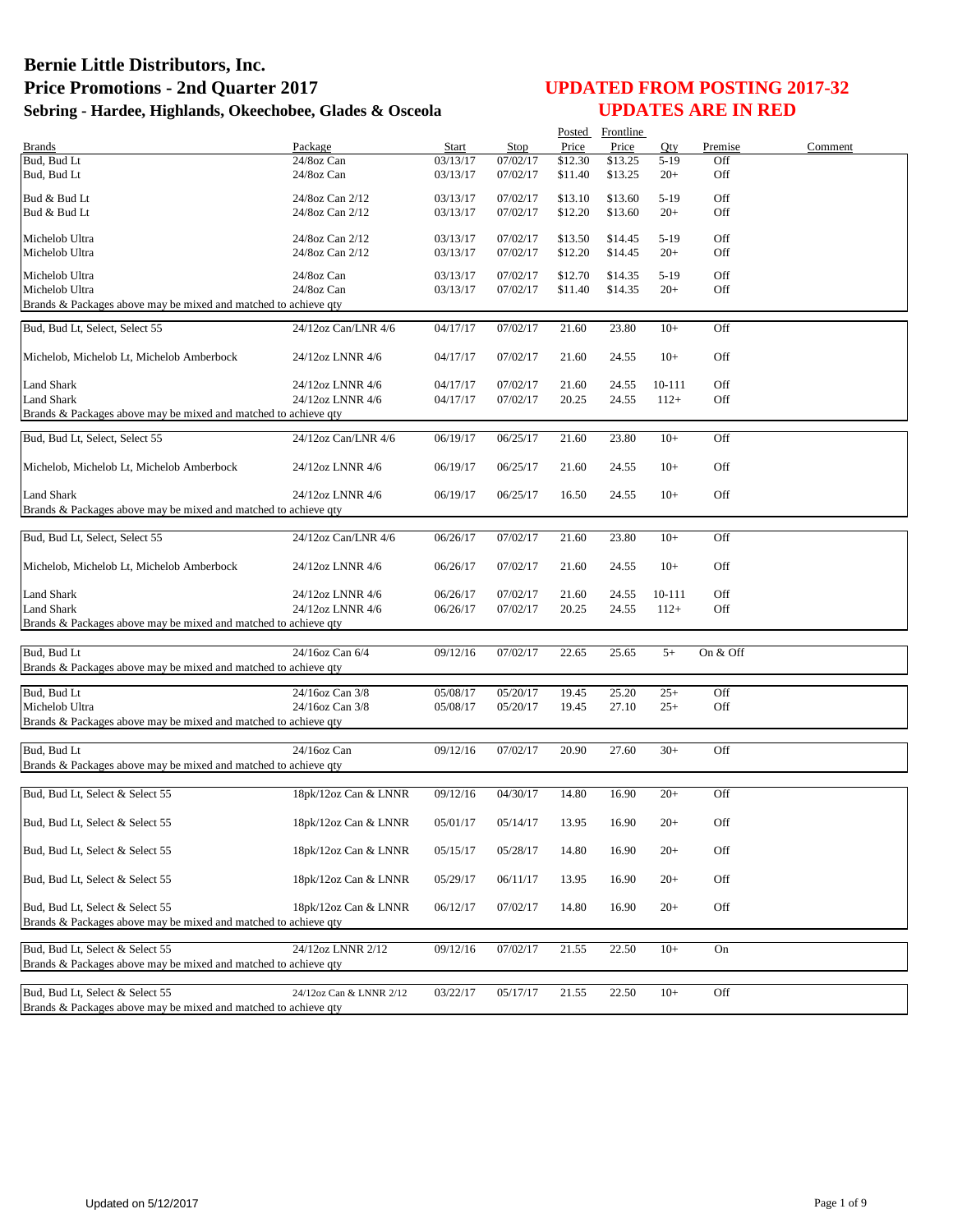|                                                                 |                         |          |          | Posted  | Frontline |           |         |                         |
|-----------------------------------------------------------------|-------------------------|----------|----------|---------|-----------|-----------|---------|-------------------------|
| <b>Brands</b>                                                   | Package                 | Start    | Stop     | Price   | Price     | Oty.      | Premise | Comment                 |
| Bud, Bud Lt, Select & Select 55                                 | 24/12oz Can & LNNR 2/12 | 05/18/17 | 05/28/17 | 21.55   | 22.50     | 10-49     | Off     |                         |
| Bud, Bud Lt, Select & Select 55                                 | 24/12oz Can & LNNR 2/12 | 05/18/17 | 05/28/17 | 17.80   | 22.50     | $50+$     | Off     |                         |
|                                                                 |                         |          |          |         |           |           |         |                         |
| Bud & Bud Light                                                 | 24/16oz CALNR 3/8       | 05/18/17 | 05/28/17 | 25.45   | 27.60     | $1+$      | Off     |                         |
|                                                                 |                         |          |          |         |           |           |         |                         |
| Michelob, Mich Lt, Ultra, Ultra Amber, Amber Bock,              |                         |          |          |         |           |           |         |                         |
| Ultra Lime                                                      | 24/12oz Can & LNNR 2/12 | 05/18/17 | 05/28/17 | 23.90   | 24.85     | 5-49      | Off     |                         |
| Michelob, Mich Lt, Ultra, Ultra Amber, Amber Bock,              |                         |          |          |         |           |           |         |                         |
| Ultra Lime                                                      | 24/12oz Can & LNNR 2/12 | 05/18/17 | 05/28/17 | 17.80   | 24.85     | $50+$     | Off     |                         |
|                                                                 |                         |          |          |         |           |           |         |                         |
| BLL Rita Family (Lime, Straw, Mango, Raz, Orange,               |                         |          |          |         |           |           |         |                         |
| Grape, Peach & Seasonal)                                        | 24/8oz Can 2/12         | 05/18/17 | 05/28/17 | 23.15   | 24.10     | $1-6$     | Off     |                         |
| BLL Rita Family (Lime, Straw, Mango, Raz, Orange,               |                         |          |          |         |           |           |         |                         |
| Grape, Peach & Seasonal)                                        | 24/8oz Can 2/12         | 05/18/17 | 05/28/17 | 21.30   | 24.10     | 7-49      | Off     |                         |
| BLL Rita Family (Lime, Straw, Mango, Raz, Orange,               |                         |          |          |         |           |           |         |                         |
| Grape, Peach & Seasonal)                                        | 24/8oz Can 2/12         | 05/18/17 | 05/28/17 | 17.80   | 24.10     | $50+$     | Off     |                         |
|                                                                 |                         |          |          |         |           |           |         |                         |
|                                                                 |                         |          |          |         |           |           |         |                         |
| Michelob Ultra                                                  | 24/16oz CALNR 3/8       | 05/18/17 | 05/28/17 | 35.85   | 37.25     | $5+$      | Off     |                         |
| Brands & Packages above may be mixed and matched to achieve qty |                         |          |          |         |           |           |         |                         |
|                                                                 |                         |          |          |         |           |           |         |                         |
| Bud, Bud Lt, Select & Select 55                                 | 24/12oz Can & LNNR 2/12 | 05/29/17 | 06/21/17 | 21.55   | 22.50     | $10+$     | Off     |                         |
| Brands & Packages above may be mixed and matched to achieve qty |                         |          |          |         |           |           |         |                         |
|                                                                 |                         |          |          |         |           |           |         |                         |
| Bud, Bud Lt, Select & Select 55                                 | 24/12oz Can & LNNR 2/12 | 06/22/17 | 07/02/17 | 21.55   | 22.50     | 10-49     | Off     |                         |
| Bud, Bud Lt, Select & Select 55                                 | 24/12oz Can & LNNR 2/12 | 06/22/17 | 07/02/17 | 17.80   | 22.50     | $50+$     | Off     |                         |
|                                                                 |                         |          |          |         |           |           |         |                         |
| Bud & Bud Light                                                 | 24/16oz CALNR 3/8       | 06/22/17 | 07/02/17 | 25.45   | 27.60     | $1+$      | Off     |                         |
|                                                                 |                         |          |          |         |           |           |         |                         |
| Michelob, Mich Lt, Ultra, Ultra Amber, Amber Bock,              |                         |          |          |         |           |           |         |                         |
| Ultra Lime                                                      | 24/12oz Can & LNNR 2/12 | 06/22/17 | 07/02/17 | 23.90   | 24.85     | 5-49      | Off     |                         |
| Michelob, Mich Lt, Ultra, Ultra Amber, Amber Bock,              |                         |          |          |         |           |           |         |                         |
|                                                                 |                         |          |          |         |           |           |         |                         |
| Ultra Lime                                                      | 24/12oz Can & LNNR 2/12 | 06/22/17 | 07/02/17 | 17.80   | 24.85     | $50+$     | Off     |                         |
|                                                                 |                         |          |          |         |           |           |         |                         |
| Michelob Ultra                                                  | 24/16oz CALNR 3/8       | 06/22/17 | 07/02/17 | 35.85   | 37.25     | $5+$      | Off     |                         |
| Brands & Packages above may be mixed and matched to achieve qty |                         |          |          |         |           |           |         |                         |
|                                                                 |                         |          |          |         |           |           |         |                         |
| Bud, Bud Lt, Select & Select 55                                 | 24/12oz Can             | 09/12/16 | 07/02/17 | 20.75   | 22.60     | $10 - 44$ | Off     |                         |
| Bud, Bud Lt, Select & Select 55                                 | 24/12oz Can             | 09/12/16 | 07/02/17 | 19.75   | 22.60     | $45+$     | Off     |                         |
|                                                                 |                         |          |          |         |           |           |         |                         |
| Bud, Bud Lt,                                                    | 24/12oz LNNR            | 09/12/16 | 07/02/17 | 20.75   | 22.60     | $10 - 44$ | Off     |                         |
| Bud, Bud Lt,                                                    | 24/12oz LNNR            | 09/12/16 | 07/02/17 | 19.75   | 22.60     | $45+$     | Off     |                         |
|                                                                 |                         |          |          |         |           |           |         |                         |
| <b>Bud Light Lime</b>                                           | 24/12oz LNNR/Can        | 09/12/16 | 07/02/17 | 22.20   | 24.10     | $10 - 44$ | Off     |                         |
| <b>Bud Light Lime</b>                                           | 24/12oz LNNR/Can        | 09/12/16 | 07/02/17 | 19.75   | 24.10     | $45+$     | Off     |                         |
|                                                                 |                         |          |          |         |           |           |         |                         |
| Michelob Ultra                                                  | 24/12oz Can & LNNR      | 09/12/16 | 07/02/17 | 22.20   | 24.10     | 10-44     | Off     |                         |
| Michelob Ultra                                                  | 24/12oz Can & LNNR      | 09/12/16 | 07/02/17 | 20.70   | 24.10     | $45+$     | Off     |                         |
| Brands & Packages above may be mixed and matched to achieve qty |                         |          |          |         |           |           |         |                         |
|                                                                 |                         |          |          |         |           |           |         |                         |
| Bud, Bud Light, Select                                          | 24/16oz ALNR/CALNR      | 01/02/17 | 07/02/17 | \$21.55 | \$28.50   | $144+$    | On      |                         |
| Brands & Packages above may be mixed and matched to achieve qty |                         |          |          |         |           |           |         |                         |
|                                                                 |                         |          |          |         |           |           |         |                         |
| Bud, Bud Lt                                                     | 24/16oz CALNR           | 09/12/16 | 07/02/17 | 24.85   | 28.50     | $98+$     | Off     |                         |
| Brands & Packages above may be mixed and matched to achieve qty |                         |          |          |         |           |           |         |                         |
|                                                                 |                         |          |          |         |           |           |         |                         |
| Bud, Bud Lt                                                     | 20/16oz CALNR           | 02/06/17 | 05/21/17 | 17.95   | 23.00     | $33+$     | Off     | <b>Stop Date Change</b> |
|                                                                 |                         |          |          |         |           |           |         |                         |
| Bud, Bud Lt                                                     | 20/16oz CALNR           | 04/17/17 | 05/21/17 | 17.45   | 23.00     | $66+$     | Off     | <b>Stop Date Change</b> |
| Brands & Packages above may be mixed and matched to achieve qtv |                         |          |          |         |           |           |         |                         |
|                                                                 |                         |          |          |         |           |           |         |                         |
| <b>Bud, Bud Lt</b>                                              | 20/16oz CALNR           | 05/22/17 | 07/02/17 | 17.95   | 23.00     | $22 - 65$ | Off     | <b>New</b>              |
|                                                                 |                         |          |          |         |           |           |         |                         |
| <b>Bud, Bud Lt</b>                                              | 20/16oz CALNR           |          |          |         |           |           |         |                         |
|                                                                 |                         | 05/22/17 | 07/02/17 | 17.45   | 23.00     | $66+$     | Off     | <b>New</b>              |
| Brands & Packages above may be mixed and matched to achieve qty |                         |          |          |         |           |           |         |                         |
|                                                                 |                         |          |          |         |           |           |         |                         |
| Bud Lt Lime & Platinum                                          | 24/16 CALNR 3/8         | 03/27/17 | 07/02/17 | 30.67   | 36.15     | $10+$     | On      |                         |
| Brands & Packages above may be mixed and matched to achieve qty |                         |          |          |         |           |           |         |                         |
| Oculto                                                          |                         |          |          |         |           |           | Off     |                         |
|                                                                 | 24/12oz LNNR 2/12       | 09/12/16 | 07/02/17 | 26.65   | 29.90     | $20+$     |         |                         |
| Brands & Packages above may be mixed and matched to achieve qty |                         |          |          |         |           |           |         |                         |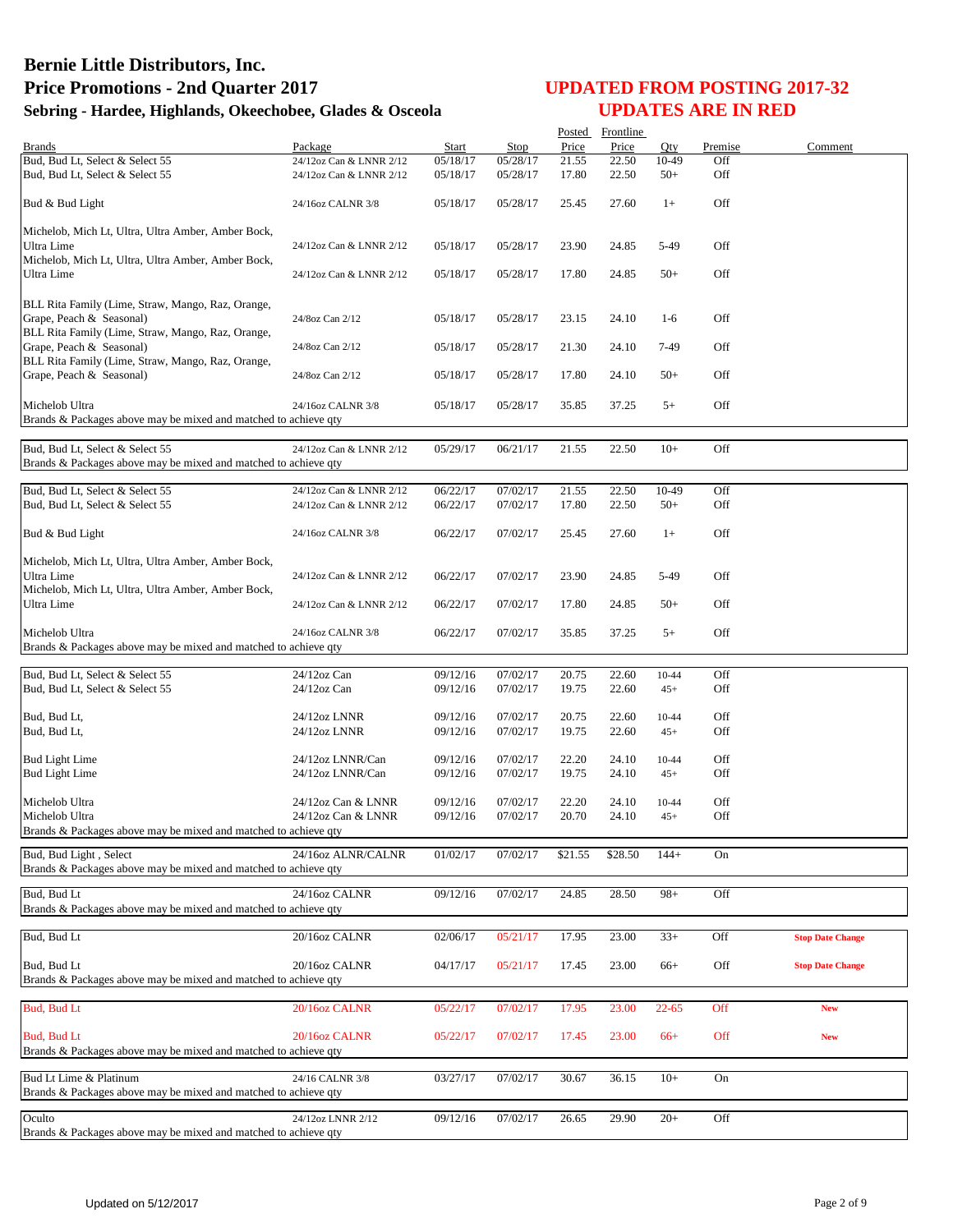|                                                                                                           |                                        |                      |                      | Posted         | Frontline      |                   |            |         |
|-----------------------------------------------------------------------------------------------------------|----------------------------------------|----------------------|----------------------|----------------|----------------|-------------------|------------|---------|
| <b>Brands</b>                                                                                             | Package                                | Start                | Stop                 | Price          | Price          | Oty               | Premise    | Comment |
| BL Lime, Platinum, Black Crown, Mich Lt & Ultra<br>BL Lime, Platinum, Black Crown, Mich Lt & Ultra        | 18/12oz LNNR/Cans<br>18/12oz LNNR/Cans | 09/12/16<br>09/12/16 | 04/30/17<br>04/30/17 | 16.95<br>15.85 | 18.45<br>18.45 | $5 - 59$<br>$60+$ | Off<br>Off |         |
|                                                                                                           |                                        |                      |                      |                |                |                   |            |         |
| Mich Ultra & Light                                                                                        | 18/12oz LNNR/Cans                      | 05/01/17             | 07/02/17             | 16.95          | 18.45          | $5 - 59$          | Off        |         |
| Mich Ultra & Light                                                                                        | 18/12oz LNNR/Cans                      | 05/01/17             | 07/02/17             | 15.85          | 18.45          | $60+$             | Off        |         |
| Brands & Packages above may be mixed and matched to achieve qty                                           |                                        |                      |                      |                |                |                   |            |         |
|                                                                                                           |                                        |                      |                      |                |                |                   |            |         |
| Mich, Mic Lt, Ultra, Ultra Amber, Amberbock & Ultra<br>Lime Cactus                                        | 24/12oz Can/LNNR 2/12                  |                      | 05/17/17             | 23.90          |                | $5+$              | Off        |         |
| Michelob Ultra                                                                                            | 24/16oz CALNR 3/8                      | 11/24/16<br>11/24/16 | 05/17/17             | 35.85          | 24.85<br>37.25 | $5+$              | Off        |         |
| Brands & Packages above may be mixed and matched to achieve qty                                           |                                        |                      |                      |                |                |                   |            |         |
|                                                                                                           |                                        |                      |                      |                |                |                   |            |         |
| Mich, Mic Lt, Ultra, Ultra Amber, Amberbock & Ultra                                                       |                                        |                      |                      |                |                |                   |            |         |
| Lime Cactus                                                                                               | 24/12oz Can/LNNR 2/12                  | 05/29/17             | 06/21/17             | 23.90          | 24.85          | $5+$              | Off        |         |
| Michelob Ultra                                                                                            | 24/16oz CALNR 3/8                      | 05/29/17             | 06/21/17             | 35.85          | 37.25          | $5+$              | Off        |         |
| Brands & Packages above may be mixed and matched to achieve qty                                           |                                        |                      |                      |                |                |                   |            |         |
| BL Lime, Platinum, Black Crown & Landshark                                                                | 24/12oz LNNR 2/12                      | 09/12/16             | 07/02/17             | 20.45          | 24.10          | $10+$             | <b>ON</b>  |         |
| BL Lime, Platinum & Landshark                                                                             | 24/12oz Cans 2/12                      | 09/12/16             | 07/02/17             | 20.45          | 24.10          | $10+$             | <b>ON</b>  |         |
| Brands & Packages above may be mixed and matched to achieve qty                                           |                                        |                      |                      |                |                |                   |            |         |
| BL Lime, Platinum & Black Crown                                                                           | 24/12oz Cans/LNNR 2/12                 | 03/22/17             | 04/30/17             | 23.15          | 24.10          | $1+$              | Off        |         |
|                                                                                                           |                                        |                      |                      |                |                |                   |            |         |
| BLL Rita Family (Lime, Straw, Mango, Raz, Orange, Grape,<br>Peach & Seasonal)                             | 24/8oz Can 2/12                        | 03/22/17             | 04/30/17             | 23.15          | 24.10          | $1-6$             | Off        |         |
| BLL Rita Family (Lime, Straw, Mango, Raz, Orange, Grape,                                                  |                                        |                      |                      |                |                |                   |            |         |
| Peach & Seasonal)                                                                                         | 24/8oz Can 2/12                        | 03/22/17             | 04/30/17             | 21.30          | 24.10          | $7+$              | Off        |         |
| Brands & Packages above may be mixed and matched to achieve qty                                           |                                        |                      |                      |                |                |                   |            |         |
| BL Lime, Platinum & Black Crown                                                                           | 24/12oz Cans/LNNR 2/12                 | 05/01/17             | 05/07/17             | 23.15          | 24.10          | $1+$              | Off        |         |
|                                                                                                           |                                        |                      |                      |                |                |                   |            |         |
| BLL Rita Family (Lime, Straw, Mango, Raz, Orange, Grape,                                                  |                                        |                      |                      |                |                |                   |            |         |
| Peach & Seasonal)                                                                                         | 24/8oz Can 2/12                        | 05/01/17             | 05/07/17             | 23.15          | 24.10          | $1-6$             | Off        |         |
| BLL Rita Family (Lime, Straw, Mango, Raz, Orange, Grape,<br>Peach & Seasonal)                             | 24/8oz Can 2/12                        | 05/01/17             | 05/07/17             | 21.30          | 24.10          | $7 - 26$          | Off        |         |
| BLL Rita Family (Lime, Straw, Mango, Raz, Orange, Grape,                                                  |                                        |                      |                      |                |                |                   |            |         |
| Peach & Seasonal)                                                                                         | 24/8oz Can 2/12                        | 05/01/17             | 05/07/17             | 13.70          | 24.10          | $27+$             | Off        |         |
| Brands & Packages above may be mixed and matched to achieve qty                                           |                                        |                      |                      |                |                |                   |            |         |
| BL Lime, Platinum & Black Crown                                                                           | 24/12oz Cans/LNNR 2/12                 | 05/08/17             | 05/17/17             | 23.15          | 24.10          | $1+$              | Off        |         |
|                                                                                                           |                                        |                      |                      |                |                |                   |            |         |
| BLL Rita Family (Lime, Straw, Mango, Raz, Orange, Grape,<br>Peach & Seasonal)                             | 24/8oz Can 2/12                        | 05/08/17             | 05/17/17             | 23.15          | 24.10          | $1-6$             | Off        |         |
| BLL Rita Family (Lime, Straw, Mango, Raz, Orange, Grape,                                                  |                                        |                      |                      |                |                |                   |            |         |
| Peach & Seasonal)                                                                                         | 24/8oz Can 2/12                        | 05/08/17             | 05/17/17             | 21.30          | 24.10          | $7+$              | Off        |         |
| Brands & Packages above may be mixed and matched to achieve qty                                           |                                        |                      |                      |                |                |                   |            |         |
| BL Lime, Platinum & Black Crown                                                                           | 24/12oz Cans/LNNR 2/12                 | 05/29/17             | 06/25/17             | 23.15          | 24.10          | $1+$              | Off        |         |
|                                                                                                           |                                        |                      |                      |                |                |                   |            |         |
| BLL Rita Family (Lime, Straw, Mango, Raz, Orange, Grape,                                                  |                                        |                      |                      |                |                |                   |            |         |
| Peach & Seasonal)                                                                                         | 24/8oz Can 2/12                        | 05/29/17             | 06/25/17             | 23.15          | 24.10          | $1-6$             | Off        |         |
| BLL Rita Family (Lime, Straw, Mango, Raz, Orange, Grape,<br>Peach & Seasonal)                             | 24/8oz Can 2/12                        | 05/29/17             | 06/25/17             | 21.30          | 24.10          | $7+$              | Off        |         |
| Brands & Packages above may be mixed and matched to achieve gty                                           |                                        |                      |                      |                |                |                   |            |         |
| BL Lime, Platinum & Black Crown                                                                           | 24/12oz Cans/LNNR 2/12                 | 06/26/17             | 07/02/17             | 23.15          | 24.10          | $1+$              | Off        |         |
|                                                                                                           |                                        |                      |                      |                |                |                   |            |         |
| BLL Rita Family (Lime, Straw, Mango, Raz, Orange, Grape,                                                  |                                        |                      |                      |                |                |                   |            |         |
| Peach & Seasonal)                                                                                         | 24/8oz Can 2/12                        | 06/26/17             | 07/02/17             | 23.15          | 24.10          | $1-6$             | Off        |         |
| BLL Rita Family (Lime, Straw, Mango, Raz, Orange, Grape,                                                  |                                        |                      |                      |                |                |                   |            |         |
| Peach & Seasonal)<br>BLL Rita Family (Lime, Straw, Mango, Raz, Orange, Grape,                             | 24/8oz Can 2/12                        | 06/26/17             | 07/02/17             | 21.30          | 24.10          | 7-26              | Off        |         |
| Peach & Seasonal)                                                                                         | 24/8oz Can 2/12                        | 06/26/17             | 07/02/17             | 13.70          | 24.10          | $27+$             | Off        |         |
| Brands & Packages above may be mixed and matched to achieve gty                                           |                                        |                      |                      |                |                |                   |            |         |
|                                                                                                           |                                        |                      |                      |                |                |                   |            |         |
| Bud Lt Platinum & Black Crown                                                                             | 24/12oz LNNR 4/6                       | 05/01/17             | 05/07/17             | 21.60          | 24.55          | $10+$             | Off        |         |
| <b>Bud Light Lime</b>                                                                                     | 24/12oz LNNR 4/6                       | 05/01/17             | 05/07/17             | 21.60          | 24.55          | $10-14$           | Off        |         |
| <b>Bud Light Lime</b>                                                                                     | 24/12oz LNNR 4/6                       | 05/01/17             | 05/07/17             | 15.50          | 24.55          | $15+$             | Off        |         |
| Brands & Packages above may be mixed and matched to achieve qty                                           |                                        |                      |                      |                |                |                   |            |         |
|                                                                                                           |                                        |                      |                      |                |                |                   |            |         |
| Bud Light Lime, Platinum & Black Crown<br>Brands & Packages above may be mixed and matched to achieve qty | 24/12oz LNNR 4/6                       | 05/08/17             | 07/02/17             | 21.60          | 24.55          | $10+$             | Off        |         |
|                                                                                                           |                                        |                      |                      |                |                |                   |            |         |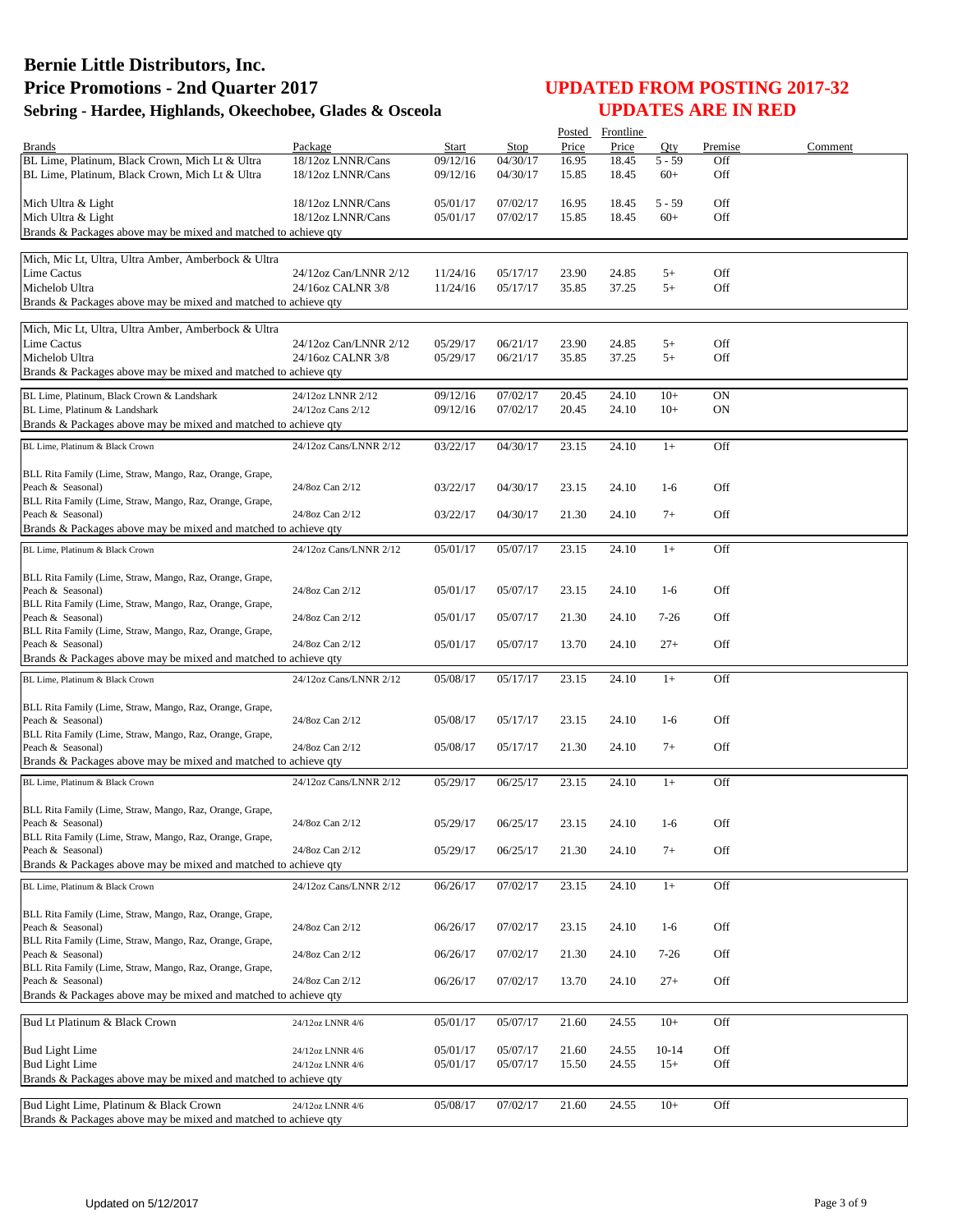|                                                                                                     |                     |          |          | Posted  | Frontline |           |         |         |
|-----------------------------------------------------------------------------------------------------|---------------------|----------|----------|---------|-----------|-----------|---------|---------|
| <b>Brands</b>                                                                                       | Package             | Start    | Stop     | Price   | Price     | Oty       | Premise | Comment |
| Busch, Busch Lt, Nat Lt, Nat Ice & Rolling Rock                                                     | $24/12$ oz Can S/C  | 01/16/17 | 07/02/17 | 15.35   | 17.00     | 15-76     | Off     |         |
| Busch, Busch Lt, Nat Lt, Nat Ice & Rolling Rock                                                     | $24/12$ oz Can S/C  | 01/16/17 | 07/02/17 | 13.80   | 17.00     | $77+$     | Off     |         |
|                                                                                                     |                     |          |          |         |           |           |         |         |
| Natty Daddy                                                                                         | $24/12$ oz Can S/C  | 01/16/17 | 07/02/17 | 15.35   | 16.10     | $1 - 4$   | Off     |         |
| Natty Daddy                                                                                         | 24/12oz Can S/C     | 01/16/17 | 07/02/17 | 14.35   | 16.10     | $5-76$    | Off     |         |
| Natty Daddy                                                                                         | 24/12oz Can S/C     | 01/16/17 | 07/02/17 | 13.80   | 16.10     | $77+$     | Off     |         |
| Brands & Packages above may be mixed and matched to achieve qty                                     |                     |          |          |         |           |           |         |         |
|                                                                                                     |                     |          |          |         |           |           |         |         |
| Busch, Busch Lt, Nat Lt, Nat Ice, Bud Ice, Rolling Rock                                             |                     |          |          |         |           |           |         |         |
| & Busch Ice                                                                                         | 18/12oz Cans/LNNR   | 04/03/17 | 04/16/17 | 10.95   | 12.40     | 20-39     | Off     |         |
| Busch, Busch Lt, Nat Lt, Nat Ice, Bud Ice, Rolling Rock<br>& Busch Ice                              | 18/12oz Cans/LNNR   |          |          |         | 12.40     | $40+$     | Off     |         |
| Brands & Packages above may be mixed and matched to achieve qty                                     |                     | 04/03/17 | 04/16/17 | 9.35    |           |           |         |         |
|                                                                                                     |                     |          |          |         |           |           |         |         |
| Busch, Busch Lt, Nat Lt, Nat Ice, Bud Ice, Rolling Rock                                             |                     |          |          |         |           |           |         |         |
| & Busch Ice                                                                                         | 18/12oz Cans/LNNR   | 04/17/17 | 07/02/17 | 9.35    | 12.40     | $40+$     | Off     |         |
| Brands & Packages above may be mixed and matched to achieve qty                                     |                     |          |          |         |           |           |         |         |
|                                                                                                     |                     |          |          |         |           |           |         |         |
| Bud Ice, King Cobra, High Gravity, Natty Daddy &                                                    |                     |          |          |         |           |           |         |         |
| <b>Rolling Rock</b>                                                                                 | 24/16oz Can 6/4     | 01/02/17 | 07/02/17 | \$15.95 | \$19.55   | $5+$      | Off     |         |
| Brands & Packages above may be mixed and matched to achieve qty                                     |                     |          |          |         |           |           |         |         |
|                                                                                                     |                     |          |          |         |           |           |         |         |
| Busch, Busch Lt, Natural Lt, Natural Ice                                                            | 24/16oz Can 6/4     | 04/24/17 | 04/29/17 | \$16.55 | \$19.55   | $20+$     | Off     |         |
| Brands & Packages above may be mixed and matched to achieve qty                                     |                     |          |          |         |           |           |         |         |
|                                                                                                     |                     |          |          |         |           |           |         |         |
| Spiked Seltzer Family (Lime, Orange, Gpfrt, Cran)                                                   | 24/12oz LNR-Can 4/6 | 04/24/17 | 04/29/17 | \$19.20 | \$28.50   | $5+$      | Off     |         |
| Brands & Packages above may be mixed and matched to achieve qty                                     |                     |          |          |         |           |           |         |         |
|                                                                                                     |                     |          |          |         |           |           |         |         |
| Shock Top & Shock Top Sampler                                                                       | 24/12oz LNNR        | 09/12/16 | 07/02/17 | 19.70   | 27.75     | $56+$     | Off     |         |
| Shock Top & Shock Top Lemon                                                                         | $15/12$ oz Can      | 09/12/16 | 07/02/17 | 13.65   | 15.25     | $50+$     | Off     |         |
|                                                                                                     |                     |          |          |         |           |           | Off     |         |
| Shock Top & Shock Top Lemon                                                                         | 30/12oz Can 2/15    | 09/12/16 | 07/02/17 | 25.70   | 28.90     | $25+$     |         |         |
| Shock Top, Apple Wheat, Lemon, Pumpkin, Rasp, IPA, Winter Combo,                                    |                     |          |          |         |           |           |         |         |
| Choc, Pretzel, Ginger, Ruby Red                                                                     | 24/12oz LNNR 4/6    | 03/13/17 | 06/10/17 | 27.10   | 27.75     | $1-19$    | Off     |         |
| Shock Top, Apple Wheat, Lemon, Pumpkin, Rasp, IPA, Winter Combo,<br>Choc, Pretzel, Ginger, Ruby Red | 24/12oz LNNR 4/6    | 03/13/17 | 06/10/17 | 26.10   | 27.75     | $20 - 55$ | Off     |         |
| Shock Top, Apple Wheat, Lemon, Pumpkin, Rasp, IPA, Winter Combo,                                    |                     |          |          |         |           |           |         |         |
| Choc, Pretzel, Ginger, Ruby Red                                                                     | 24/12oz LNNR 4/6    | 03/13/17 | 06/10/17 | 25.10   | 27.75     | 56-111    | Off     |         |
| Shock Top, Apple Wheat, Lemon, Pumpkin, Rasp, IPA, Winter Combo,                                    |                     |          |          |         |           |           |         |         |
| Choc, Pretzel, Ginger, Ruby Red                                                                     | 24/12oz LNNR 4/6    | 03/13/17 | 06/10/17 | 24.10   | 27.75     | $112+$    | Off     |         |
| Brands & Packages above may be mixed and matched to achieve qty                                     |                     |          |          |         |           |           |         |         |
| Shock Top, Apple Wheat, Lemon, Pumpkin, Rasp, IPA, Winter Combo,                                    |                     |          |          |         |           |           |         |         |
| Choc, Pretzel, Ginger, Ruby Red                                                                     | 24/12oz LNNR 4/6    | 06/12/17 | 06/18/17 | 27.10   | 27.75     | $1-19$    | Off     |         |
| Shock Top, Apple Wheat, Lemon, Pumpkin, Rasp, IPA, Winter Combo,                                    |                     |          |          |         |           |           |         |         |
| Choc, Pretzel, Ginger, Ruby Red                                                                     | 24/12oz LNNR 4/6    | 06/12/17 | 06/18/17 | 19.20   | 27.75     | $20+$     | Off     |         |
| Brands & Packages above may be mixed and matched to achieve qty                                     |                     |          |          |         |           |           |         |         |
| Shock Top, Apple Wheat, Lemon, Pumpkin, Rasp, IPA, Winter Combo,                                    |                     |          |          |         |           |           |         |         |
| Choc, Pretzel, Ginger, Ruby Red                                                                     | 24/12oz LNNR 4/6    | 06/19/17 | 09/02/17 | 27.10   | 27.75     | 1-19      | Off     |         |
| Shock Top, Apple Wheat, Lemon, Pumpkin, Rasp, IPA, Winter Combo,                                    |                     |          |          |         |           |           |         |         |
| Choc, Pretzel, Ginger, Ruby Red                                                                     | 24/12oz LNNR 4/6    | 06/19/17 | 09/02/17 | 26.10   | 27.75     | $20 - 55$ | Off     |         |
| Shock Top, Apple Wheat, Lemon, Pumpkin, Rasp, IPA, Winter Combo,<br>Choc, Pretzel, Ginger, Ruby Red | 24/12oz LNNR 4/6    | 06/19/17 | 09/02/17 | 25.10   | 27.75     | 56-111    | Off     |         |
| Shock Top, Apple Wheat, Lemon, Pumpkin, Rasp, IPA, Winter Combo,                                    |                     |          |          |         |           |           |         |         |
| Choc, Pretzel, Ginger, Ruby Red                                                                     | 24/12oz LNNR 4/6    | 06/19/17 | 09/02/17 | 24.10   | 27.75     | $112+$    | Off     |         |
| Brands & Packages above may be mixed and matched to achieve gty                                     |                     |          |          |         |           |           |         |         |
|                                                                                                     |                     |          |          |         |           |           |         |         |
| Wild Blue & Redbridge                                                                               | 24/12oz LNNR 4/6    | 11/14/16 | 07/02/17 | 28.65   | 29.35     | $28+$     | Off     |         |
| Brands & Packages above may be mixed and matched to achieve qty                                     |                     |          |          |         |           |           |         |         |
|                                                                                                     |                     |          |          |         |           |           |         |         |
| Kirin Ichiban & Kirin Light                                                                         | 24/12oz LNNR 4/6    | 11/14/16 | 07/02/17 | 23.50   | 27.75     | $10+$     | Off     |         |
| Brands & Packages above may be mixed and matched to achieve qty                                     |                     |          |          |         |           |           |         |         |
|                                                                                                     |                     |          |          |         |           |           |         |         |
| Becks, Lt, Dark, Oktob, Sapphire, Becks NA, St Pauli &                                              |                     |          |          |         |           |           |         |         |
| <b>Bass</b>                                                                                         | 24/12oz LNNR 4/6    | 09/12/16 | 05/21/17 | 22.05   | 24.55     | 56-111    | Off     |         |
| Becks, Lt, Dark, Oktob, Sapphire, Becks NA, St Pauli &                                              |                     |          |          |         |           |           |         |         |
| <b>Bass</b>                                                                                         | 24/12oz LNNR 4/6    | 09/12/16 | 05/21/17 | 19.80   | 24.55     | $112+$    | Off     |         |
| Brands & Packages above may be mixed and matched to achieve qty                                     |                     |          |          |         |           |           |         |         |
| Becks, Lt, Dark, Oktob, Sapphire                                                                    | 24/12oz LNNR 4/6    | 05/22/17 | 05/28/17 | 15.85   | 24.55     | $20+$     | Off     |         |
|                                                                                                     |                     |          |          |         |           |           |         |         |
| Bass Ale, S Pauli & Beck's NA                                                                       | 24/12oz LNNR 4/6    | 05/22/17 | 05/28/17 | 22.05   | 24.55     | 56-111    | Off     |         |
| Bass Ale, St Pauli & Beck's NA                                                                      | 24/12oz LNNR 4/6    | 05/22/17 | 05/28/17 | 19.80   | 24.55     | $112+$    | Off     |         |
| Brands & Packages above may be mixed and matched to achieve qty                                     |                     |          |          |         |           |           |         |         |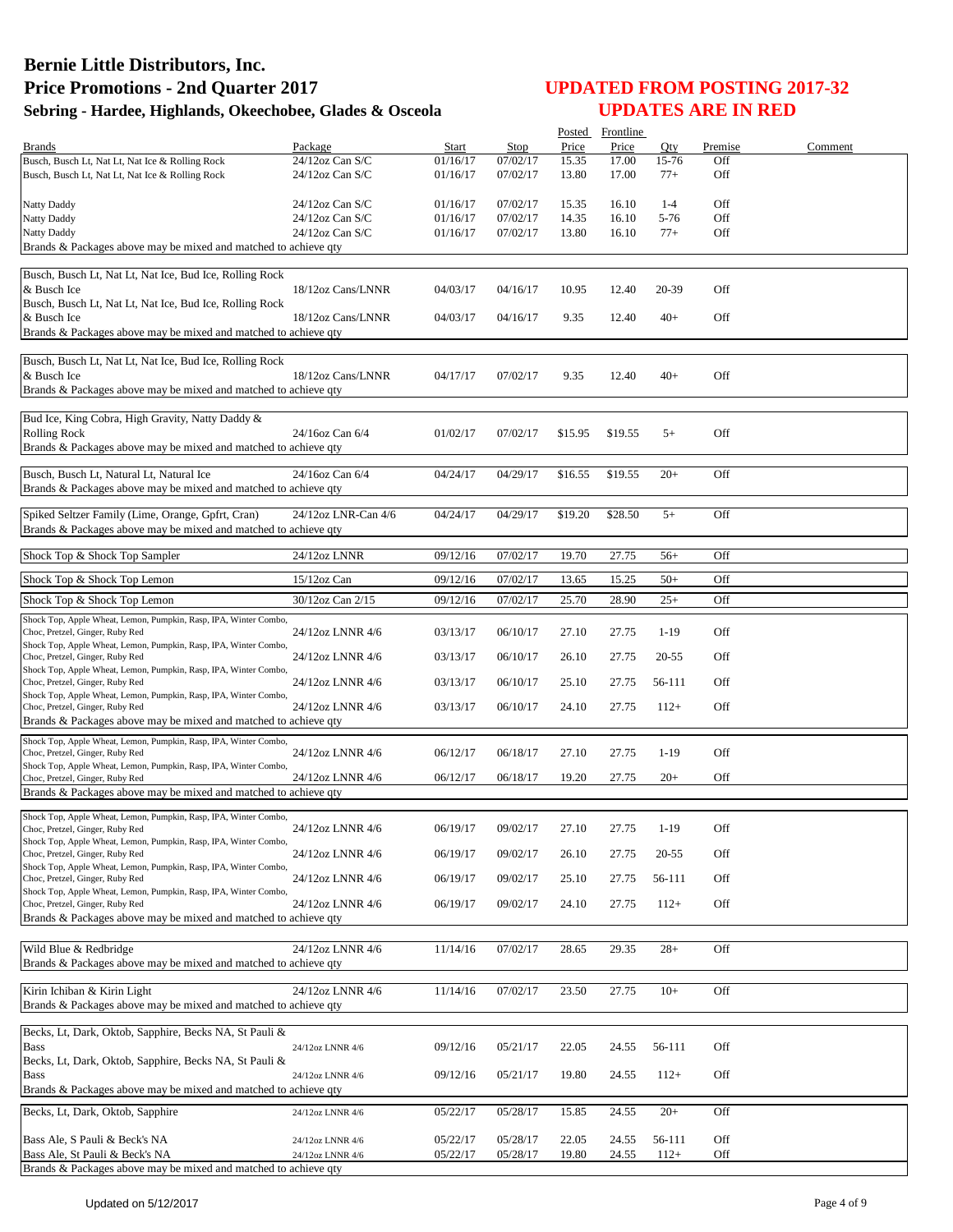|                                                                                      |                                                |                      |                      |                | Posted Frontline |                  |            |         |
|--------------------------------------------------------------------------------------|------------------------------------------------|----------------------|----------------------|----------------|------------------|------------------|------------|---------|
| <b>Brands</b><br>Becks, Lt, Dark, Oktob, Sapphire, Becks NA, St Pauli &              | Package                                        | <b>Start</b>         | Stop                 | Price          | Price            | Qty              | Premise    | Comment |
| Bass                                                                                 | 24/12oz LNNR 4/6                               | 05/29/17             | 07/02/17             | 22.05          | 24.55            | 56-111           | Off        |         |
| Becks, Lt, Dark, Oktob, Sapphire, Becks NA, St Pauli &<br>Bass                       | 24/12oz LNNR 4/6                               | 05/29/17             | 07/02/17             | 19.80          | 24.55            | $112+$           | Off        |         |
| Brands & Packages above may be mixed and matched to achieve qty                      |                                                |                      |                      |                |                  |                  |            |         |
| Becks, Light, Dark, Oktoberfest, Sapphire, St Pauli &<br>Bass                        | 24/12oz LNNR/CAN 2/12                          | 03/06/17             | 04/16/17             | 20.35          | 24.10            | 56-111           | Off        |         |
| Becks, Light, Dark, Oktoberfest, Sapphire, St Pauli &<br>Bass                        | 24/12oz LNNR/CAN 2/12                          | 03/06/17             | 04/16/17             | 19.80          | 24.10            | $112+$           | Off        |         |
| <b>Land Shark</b>                                                                    | 24/12oz LNNR/CAN 2/12                          | 03/06/17             | 04/16/17             | 22.15          | 24.10            | 56-111           | Off        |         |
| <b>Land Shark</b>                                                                    | 24/12oz LNNR/CAN 2/12                          | 03/06/17             | 04/16/17             | 20.35          | 24.10            | $112+$           | Off        |         |
| Brands & Packages above may be mixed and matched to achieve qty                      |                                                |                      |                      |                |                  |                  |            |         |
| Becks, Light, Dark, Oktoberfest, Sapphire, St Pauli &<br><b>Bass</b>                 | 24/12oz LNNR/CAN 2/12                          | 04/17/17             | 04/23/17             | 19.20          | 24.10            | $10+$            | Off        |         |
| Land Shark                                                                           | 24/12oz LNNR/CAN 2/12                          | 04/17/17             | 04/23/17             | 19.20          | 24.10            | $10+$            | Off        |         |
| Brands & Packages above may be mixed and matched to achieve qty                      |                                                |                      |                      |                |                  |                  |            |         |
| Becks, Light, Dark, Oktoberfest, Sapphire, St Pauli &                                |                                                |                      |                      |                |                  |                  |            |         |
| <b>Bass</b><br>Becks, Light, Dark, Oktoberfest, Sapphire, St Pauli &                 | 24/12oz LNNR/CAN 2/12                          | 04/24/17             | 05/07/17             | 20.35          | 24.10            | 56-111           | Off        |         |
| Bass                                                                                 | 24/12oz LNNR/CAN 2/12                          | 04/24/17             | 05/07/17             | 19.80          | 24.10            | $112+$           | Off        |         |
| <b>Land Shark</b>                                                                    | 24/12oz LNNR/CAN 2/12                          | 04/24/17             | 05/07/17             | 22.15          | 24.10            | 56-111           | Off        |         |
| Land Shark<br>Brands & Packages above may be mixed and matched to achieve qty        | 24/12oz LNNR/CAN 2/12                          | 04/24/17             | 05/07/17             | 20.35          | 24.10            | $112+$           | Off        |         |
|                                                                                      |                                                |                      |                      |                |                  |                  |            |         |
| Becks, Light, Dark, Oktoberfest, Sapphire, St Pauli &<br><b>Bass</b>                 | 24/12oz LNNR/CAN 2/12                          | 05/08/17             | 05/14/17             | 19.20          | 24.10            | $10+$            | Off        |         |
| Beck's Pilsner                                                                       | 24/16oz CALNR 3/8                              | 05/08/17             | 05/14/17             | 28.80          | 36.15            | $10+$            | Off        |         |
| Land Shark<br>Brands & Packages above may be mixed and matched to achieve qty        | 24/12oz LNNR/CAN 2/12                          | 05/08/17             | 05/14/17             | 19.20          | 24.10            | $10+$            | Off        |         |
|                                                                                      |                                                |                      |                      |                |                  |                  |            |         |
| Becks, Light, Dark, Oktoberfest, Sapphire, St Pauli &<br><b>Bass</b>                 | 24/12oz LNNR/CAN 2/12                          | 05/15/17             | 06/11/17             | 20.35          | 24.10            | 56-111           | Off        |         |
| Becks, Light, Dark, Oktoberfest, Sapphire, St Pauli &<br><b>Bass</b>                 | 24/12oz LNNR/CAN 2/12                          | 05/15/17             | 06/11/17             | 19.80          | 24.10            | $112+$           | Off        |         |
| Beck's Pilsner                                                                       | 24/16oz CALNR 3/8                              | 05/15/17             | 06/11/17             | 30.52          | 36.15            | 56-111           | Off        |         |
| <b>Beck's Pilsner</b>                                                                | 24/16oz CALNR 3/8                              | 05/15/17             | 06/11/17             | 29.70          | 36.15            | $112+$           | Off        |         |
| Land Shark<br>Land Shark                                                             | 24/12oz LNNR/CAN 2/12<br>24/12oz LNNR/CAN 2/12 | 05/15/17<br>05/15/17 | 06/11/17<br>06/11/17 | 22.15<br>20.35 | 24.10<br>24.10   | 56-111<br>$112+$ | Off<br>Off |         |
| Brands & Packages above may be mixed and matched to achieve qty                      |                                                |                      |                      |                |                  |                  |            |         |
|                                                                                      |                                                |                      |                      |                |                  |                  |            |         |
| Becks, Light, Dark, Oktoberfest, Sapphire, St Pauli &<br><b>Bass</b>                 | 24/12oz LNNR/CAN 2/12                          | 06/12/17             | 06/18/17             | 20.20          | 24.10            | $10+$            | Off        |         |
| Beck's Pilsner                                                                       | 24/16oz CALNR 3/8                              | 06/12/17             | 06/18/17             | 28.80          | 36.15            | $10+$            | Off        |         |
| <b>Land Shark</b><br>Brands & Packages above may be mixed and matched to achieve qty | 24/12oz LNNR/CAN 2/12                          | 06/12/17             | 06/18/17             | 20.20          | 24.10            | $10+$            | Off        |         |
|                                                                                      |                                                |                      |                      |                |                  |                  |            |         |
| Becks, Light, Dark, Oktoberfest, Sapphire, St Pauli &<br><b>Bass</b>                 | 24/12oz LNNR/CAN 2/12                          | 06/19/17             | 07/09/17             | 20.35          | 24.10            | 56-111           | Off        |         |
| Becks, Light, Dark, Oktoberfest, Sapphire, St Pauli &<br>Bass                        | 24/12oz LNNR/CAN 2/12                          | 06/19/17             | 07/09/17             | 19.80          | 24.10            | $112+$           | Off        |         |
|                                                                                      |                                                |                      |                      |                |                  |                  |            |         |
| Beck's Pilsner<br>Beck's Pilsner                                                     | 24/16oz CALNR 3/8<br>24/16oz CALNR 3/8         | 06/19/17<br>06/19/17 | 07/09/17<br>07/09/17 | 30.52<br>29.70 | 36.15<br>36.15   | 56-111<br>$112+$ | Off<br>Off |         |
| Land Shark                                                                           | 24/12oz LNNR/CAN 2/12                          | 06/19/17             | 07/09/17             | 22.15          | 24.10            | 56-111           | Off        |         |
| Land Shark                                                                           | 24/12oz LNNR/CAN 2/12                          | 06/19/17             | 07/09/17             | 20.35          | 24.10            | $112+$           | Off        |         |
| Brands & Packages above may be mixed and matched to achieve qty                      |                                                |                      |                      |                |                  |                  |            |         |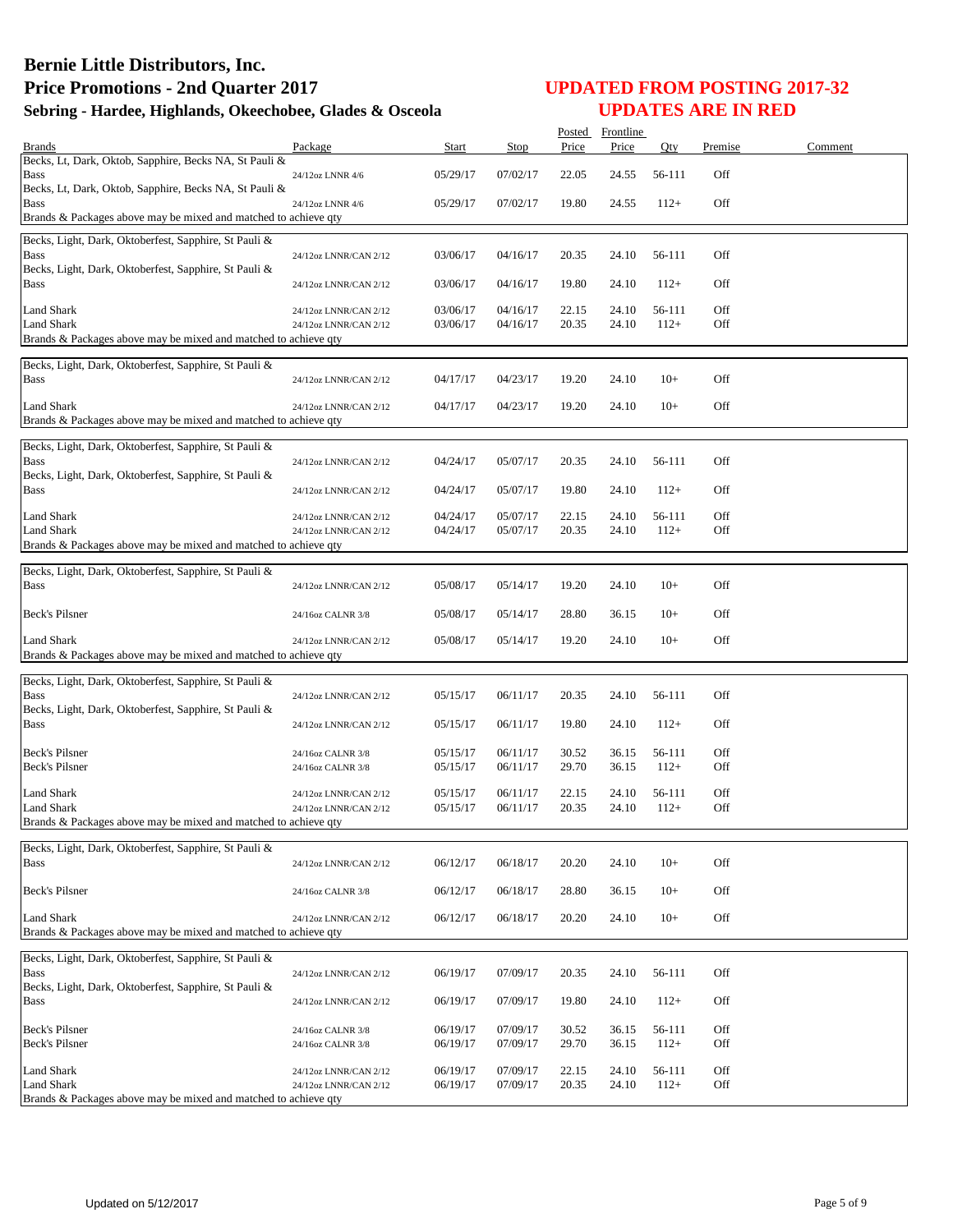|                                                                     |                      |          |          | Posted | Frontline |           |         |         |
|---------------------------------------------------------------------|----------------------|----------|----------|--------|-----------|-----------|---------|---------|
| <b>Brands</b>                                                       | Package              | Start    | Stop     | Price  | Price     | Oty       | Premise | Comment |
| Beck's, Sapphire, Black Crown, BL Lime, Platinum,                   |                      |          |          |        |           |           |         |         |
| Michelob Ultra & Landshark                                          | 24/16oz CAN 6/4      | 02/06/17 | 07/02/17 | 25.75  | 28.00     | $1 - 2$   | Off     |         |
| Beck's, Sapphire, Black Crown, BL Lime, Platinum,                   |                      |          |          |        |           |           |         |         |
| Michelob Ultra & Landshark                                          | 24/16oz CAN 6/4      | 02/06/17 | 07/02/17 | 24.90  | 28.00     | $3+$      | Off     |         |
|                                                                     |                      |          |          |        |           |           |         |         |
|                                                                     |                      |          |          |        |           |           |         |         |
| Shock Top, Apple, Lemon, Pumpkin, Shockolate &                      |                      |          |          |        |           |           |         |         |
| <b>Twisted Pretzel</b>                                              | 24/16oz CAN 6/4      | 02/06/17 | 07/02/17 | 29.80  | 33.50     | $1 - 2$   | Off     |         |
| Shock Top, Apple, Lemon, Pumpkin, Shockolate &                      |                      |          |          |        |           |           |         |         |
| <b>Twisted Pretzel</b>                                              | 24/16oz CAN 6/4      | 02/06/17 | 07/02/17 | 24.90  | 33.50     | $3+$      | Off     |         |
|                                                                     |                      |          |          |        |           |           |         |         |
|                                                                     |                      |          |          |        |           |           |         |         |
| Goose 312, IPA, Green Line & Four Star Pilsner                      | 24/16oz CAN 6/4      | 02/06/17 | 07/02/17 | 29.80  | 31.95     | $1 - 2$   | Off     |         |
| Goose 312, IPA, Green Line & Four Star Pilsner                      | 24/16oz CAN 6/4      | 02/06/17 | 07/02/17 | 24.90  | 31.95     | $3+$      | Off     |         |
|                                                                     |                      |          |          |        |           |           |         |         |
| Bud Chelada, Bud Lt Chelada                                         | 24/16oz Can 6/4      | 02/06/17 | 07/02/17 | 29.80  | 33.50     | $1+$      | Off     |         |
|                                                                     |                      |          |          |        |           |           |         |         |
| Rita Splash (Lime, Strawberry & Pineapple)                          | 24/16oz CAN 4/6      | 02/06/17 | 07/02/17 | 29.80  | 37.50     | $1+$      | Off     |         |
|                                                                     |                      |          |          |        |           |           |         |         |
|                                                                     |                      |          |          |        |           |           |         |         |
| BL Lime Rita Family & Oculto                                        | 24/16oz CAN 6/4      | 02/06/17 | 07/02/17 | 29.80  | 37.50     | $1+$      | Off     |         |
| Brands & Packages above may be mixed and matched to achieve qty     |                      |          |          |        |           |           |         |         |
|                                                                     |                      |          |          |        |           |           |         |         |
| <b>Boddington's Pub</b>                                             | 24/16oz CAN 6/4      | 01/04/16 | 07/02/17 | 39.15  | 41.75     | $72+$     | Off     |         |
|                                                                     |                      |          |          |        |           |           |         |         |
|                                                                     |                      |          |          |        |           |           |         |         |
| BP Blueberry, Oktoberfest, Pumpkin, Summer, Winter, Spring, Toasted |                      |          |          |        |           |           |         |         |
| Lager, Hoptical Illusion, Mosaic Session IPA & Honey Robber         | 24/12oz LNNR 4/6     | 03/20/17 | 06/18/17 | 27.70  | 30.90     | 25-55     | Off     |         |
|                                                                     |                      |          |          |        |           |           |         |         |
| BP Blueberry, Oktoberfest, Pumpkin, Summer, Winter, Spring, Toasted |                      |          |          |        |           |           |         |         |
| Lager, Hoptical Illusion, Mosaic Session IPA & Honey Robber         | 24/12oz LNNR 4/6     | 03/20/17 | 06/18/17 | 26.70  | 30.90     | $56+$     | Off     |         |
|                                                                     |                      |          |          |        |           |           |         |         |
| Goose 312, 312 Pale Ale, Honkers, IPA, Winter, Summer, Harvest Ale, |                      |          |          |        |           |           |         |         |
| Sixth Day, Endless IPA, Rambler IPA, Oktob, 10 Hills Pale Ale, Four |                      |          |          |        |           |           |         |         |
| Star, Green Line, Preseason                                         | 24/12oz LNNR/Can 4/6 | 03/20/17 | 06/18/17 | 27.70  | 30.90     | 25-55     | Off     |         |
| Goose 312, 312 Pale Ale, Honkers, IPA, Winter, Summer, Harvest Ale, |                      |          |          |        |           |           |         |         |
| Sixth Day, Endless IPA, Rambler IPA, Oktob, 10 Hills Pale Ale, Four |                      |          |          |        |           |           |         |         |
| Star, Green Line, Preseason                                         | 24/12oz LNNR/Can 4/6 | 03/20/17 | 06/18/17 | 26.70  | 30.90     | $56+$     | Off     |         |
| Brands & Packages above may be mixed and matched to achieve qty     |                      |          |          |        |           |           |         |         |
|                                                                     |                      |          |          |        |           |           |         |         |
|                                                                     |                      |          |          |        |           |           |         |         |
| BP Blueberry, Oktoberfest, Pumpkin, Summer, Winter, Spring, Toasted |                      |          |          |        |           |           |         |         |
| Lager, Hoptical Illusion, Mosaic Session IPA & Honey Robber         | 24/12oz LNNR 4/6     | 06/19/17 | 06/25/17 | 19.20  | 30.90     | $10+$     | Off     |         |
|                                                                     |                      |          |          |        |           |           |         |         |
| Goose 312, 312 Pale Ale, Honkers, IPA, Winter, Summer, Harvest Ale, |                      |          |          |        |           |           |         |         |
| Sixth Day, Endless IPA, Rambler IPA, Oktob, 10 Hills Pale Ale, Four |                      |          |          |        |           |           |         |         |
| Star, Green Line, Preseason                                         | 24/12oz LNNR/Can 4/6 | 06/19/17 | 06/25/17 | 27.70  | 30.90     | 25-55     | Off     |         |
| Goose 312, 312 Pale Ale, Honkers, IPA, Winter, Summer, Harvest Ale, |                      |          |          |        |           |           |         |         |
| Sixth Day, Endless IPA, Rambler IPA, Oktob, 10 Hills Pale Ale, Four |                      |          |          |        |           |           |         |         |
| Star, Green Line, Preseason                                         | 24/12oz LNNR/Can 4/6 | 06/19/17 | 06/25/17 | 26.70  | 30.90     | $56+$     | Off     |         |
| Brands & Packages above may be mixed and matched to achieve qty     |                      |          |          |        |           |           |         |         |
|                                                                     |                      |          |          |        |           |           |         |         |
|                                                                     |                      |          |          |        |           |           |         |         |
| BP Blueberry, Oktoberfest, Pumpkin, Summer, Winter, Spring, Toasted |                      |          |          |        |           |           |         |         |
| Lager, Hoptical Illusion, Mosaic Session IPA & Honey Robber         | 24/12oz LNNR 4/6     | 06/26/17 | 09/30/17 | 27.70  | 30.90     | $25 - 55$ | Off     |         |
|                                                                     |                      |          |          |        |           |           |         |         |
| BP Blueberry, Oktoberfest, Pumpkin, Summer, Winter, Spring, Toasted |                      |          |          |        |           |           |         |         |
| Lager, Hoptical Illusion, Mosaic Session IPA & Honey Robber         | 24/12oz LNNR 4/6     | 06/26/17 | 09/30/17 | 26.70  | 30.90     | $56+$     | Off     |         |
|                                                                     |                      |          |          |        |           |           |         |         |
| Goose 312, 312 Pale Ale, Honkers, IPA, Winter, Summer, Harvest Ale, |                      |          |          |        |           |           |         |         |
| Sixth Day, Endless IPA, Rambler IPA, Oktob, 10 Hills Pale Ale, Four |                      |          |          |        |           |           |         |         |
| Star, Green Line, Preseason                                         | 24/12oz LNNR/Can 4/6 | 06/26/17 | 09/30/17 | 27.70  | 30.90     | $25 - 55$ | Off     |         |
| Goose 312, 312 Pale Ale, Honkers, IPA, Winter, Summer, Harvest Ale, |                      |          |          |        |           |           |         |         |
| Sixth Day, Endless IPA, Rambler IPA, Oktob, 10 Hills Pale Ale, Four |                      |          |          |        |           |           |         |         |
| Star, Green Line, Preseason                                         | 24/12oz LNNR/Can 4/6 | 06/26/17 | 09/30/17 | 26.70  | 30.90     | $56+$     | Off     |         |
| Brands & Packages above may be mixed and matched to achieve qty     |                      |          |          |        |           |           |         |         |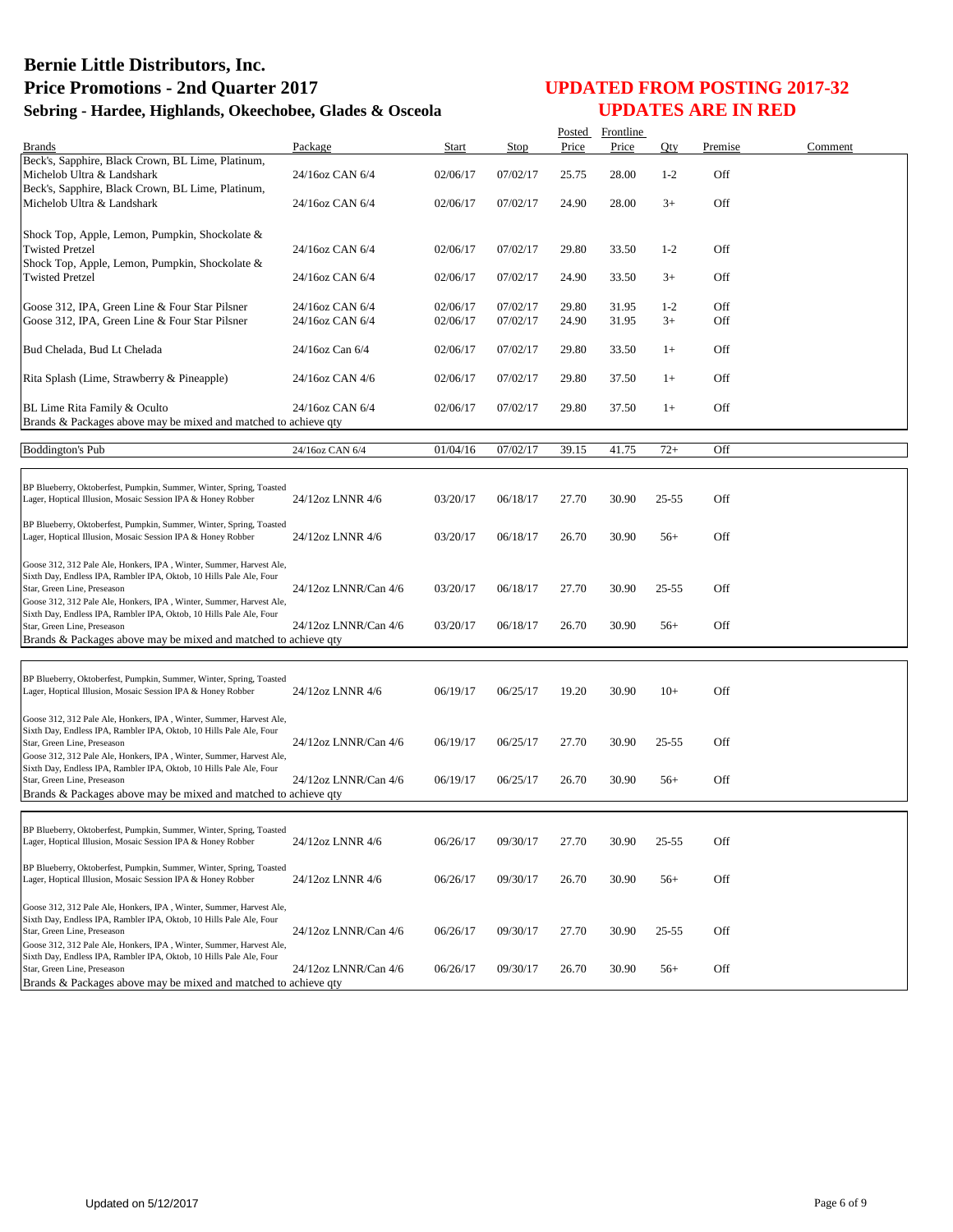|                                                                                                                                |                                                 |                      |                      | Posted         | Frontline      |                  |            |         |
|--------------------------------------------------------------------------------------------------------------------------------|-------------------------------------------------|----------------------|----------------------|----------------|----------------|------------------|------------|---------|
| <b>Brands</b>                                                                                                                  | Package                                         | <b>Start</b>         | Stop                 | Price          | Price          | Qty              | Premise    | Comment |
| Shock Top, Wheat IPA, Lemon, Pumpkin, Variety, Apple, Winter,<br>Honey Bourbon, Choc, Pretzel, Ginger & Ruby Red               | 24/12oz LNNR/Can 2/12                           | 01/23/17             | 07/02/17             | 24.60          | 27.75          | 14-55            | Off        |         |
| Shock Top, Wheat IPA, Lemon, Pumpkin, Variety, Apple, Winter,<br>Honey Bourbon, Choc, Pretzel, Ginger & Ruby Red               | 24/12oz LNNR/Can 2/12                           | 01/23/17             | 07/02/17             | 23.60          | 27.75          | 56-111           | Off        |         |
| Shock Top, Wheat IPA, Lemon, Pumpkin, Variety, Apple, Winter,<br>Honey Bourbon, Choc, Pretzel, Ginger & Ruby Red               | 24/12oz LNNR/Can 2/12                           | 01/23/17             | 07/02/17             | 22.60          | 27.75          | $112+$           | Off        |         |
|                                                                                                                                |                                                 |                      |                      |                |                |                  |            |         |
| Goose 312, 312 Pale, Honkers, IPA, Winter, Summer, Fall, Harvest                                                               |                                                 |                      |                      |                |                |                  |            |         |
| Ale, Endless IPA, Winter, Four Star, Green Line, Seasonals                                                                     | 24/12oz LNNR/CN 2/12                            | 01/23/17             | 07/02/17             | 26.25          | 29.65          | 14-55            | Off        |         |
| Goose 312, 312 Pale, Honkers, IPA, Winter, Summer, Fall, Harvest<br>Ale, Endless IPA, Winter, Four Star, Green Line, Seasonals | 24/12oz LNNR/CN 2/12                            |                      | 07/02/17             |                |                |                  | Off        |         |
| Brands & Packages above may be mixed and matched to achieve qty                                                                |                                                 | 01/23/17             |                      | 25.25          | 29.65          | $56+$            |            |         |
|                                                                                                                                |                                                 |                      | 07/02/17             |                |                |                  | Off        |         |
| Goose Seasonal Sampler<br>Goose Seasonal Sampler                                                                               | 24/12oz Can<br>24/12oz Can                      | 01/02/17<br>01/02/17 | 07/02/17             | 25.45<br>24.45 | 28.85<br>28.85 | 14-55<br>$56+$   | Off        |         |
| Brands & Packages above may be mixed and matched to achieve qty                                                                |                                                 |                      |                      |                |                |                  |            |         |
|                                                                                                                                |                                                 |                      |                      |                |                |                  |            |         |
| Goose Seasonal Sampler                                                                                                         | 24/12oz LNNR                                    | 01/02/17             | 07/02/17             | 26.80          | 28.85          | $10 - 55$        | Off        |         |
| Goose Seasonal Sampler<br>Goose Seasonal Sampler                                                                               | 24/12oz LNNR<br>24/12oz LNNR                    | 01/02/17<br>01/02/17 | 07/02/17<br>07/02/17 | 25.50<br>24.50 | 28.85<br>28.85 | 56-111<br>$112+$ | Off<br>Off |         |
| Brands & Packages above may be mixed and matched to achieve gty                                                                |                                                 |                      |                      |                |                |                  |            |         |
|                                                                                                                                |                                                 |                      |                      |                |                |                  |            |         |
| Stella Artois                                                                                                                  | 20/9.6oz LNR                                    | 09/12/16             | 07/02/17             | 19.90          | 21.95          | $3+$             | Off        |         |
| Stella Artois, Cidre, Hoegaarden, Leffe Blonde/Brown                                                                           | 24/11.2oz LNNR/CN 4/6                           | 04/03/17             | 04/23/17             | 26.40          | 32.55          | 56-111           | Off        |         |
| Stella Artois, Cidre, Hoegaarden, Leffe Blonde/Brown                                                                           | 24/11.2oz LNNR/CN 4/6                           | 04/03/17             | 04/23/17             | 25.75          | 32.55          | 112-215          | Off        |         |
| Stella Artois, Cidre, Hoegaarden, Leffe Blonde/Brown                                                                           | 24/11.2oz LNNR/CN 4/6                           | 04/03/17             | 04/23/17             | 24.46          | 32.55          | $216+$           | Off        |         |
|                                                                                                                                |                                                 |                      |                      |                |                |                  |            |         |
|                                                                                                                                | 24/11.2oz LNNR/Can 2/12 &                       |                      |                      |                |                |                  |            |         |
| Stella, Stella Cidre, Hoegaarden, Belgian Sampler                                                                              | 20/14.9oz Can 2/12                              | 04/03/17             | 04/23/17             | 30.30          | 33.30          | $1 - 4$          | Off        |         |
| Stella, Stella Cidre, Hoegaarden, Belgian Sampler                                                                              | 24/11.2oz LNNR/Can 2/12 &                       |                      |                      |                |                |                  |            |         |
|                                                                                                                                | 20/14.9oz Can 2/12<br>24/11.2oz LNNR/Can 2/12 & | 04/03/17             | 04/23/17             | 27.00          | 33.30          | $5 - 55$         | Off        |         |
| Stella, Stella Cidre, Hoegaarden, Belgian Sampler                                                                              | 20/14.9oz Can 2/12                              | 04/03/17             | 04/23/17             | 26.40          | 33.30          | 56-111           | Off        |         |
|                                                                                                                                | 24/11.2oz LNNR/Can 2/12 &                       |                      |                      |                |                |                  |            |         |
| Stella, Stella Cidre, Hoegaarden, Belgian Sampler                                                                              | 20/14.9oz Can 2/12                              | 04/03/17             | 04/23/17             | 25.75          | 33.30          | $112+$           | Off        |         |
| Brands & Packages above may be mixed and matched to achieve qty                                                                |                                                 |                      |                      |                |                |                  |            |         |
|                                                                                                                                |                                                 | 04/24/17             | 04/30/17             | 26.40          | 32.55          | 56-111           | Off        |         |
| Stella Artois, Cidre, Hoegaarden, Leffe Blonde/Brown<br>Stella Artois, Cidre, Hoegaarden, Leffe Blonde/Brown                   | 24/11.2oz LNNR 4/6<br>24/11.2oz LNNR 4/6        | 04/24/17             | 04/30/17             | 25.75          | 32.55          | 112-215          | Off        |         |
| Stella Artois, Cidre, Hoegaarden, Leffe Blonde/Brown                                                                           | 24/11.2oz LNNR 4/6                              | 04/24/17             | 04/30/17             | 24.46          | 32.55          | $216+$           | Off        |         |
|                                                                                                                                |                                                 |                      |                      |                |                |                  |            |         |
|                                                                                                                                |                                                 | 04/24/17             |                      |                |                |                  |            |         |
| Stella Artois                                                                                                                  | 24/11.2oz Can 4/6                               |                      | 04/30/17             | 21.60          | 32.55          | $10+$            | Off        |         |
|                                                                                                                                |                                                 |                      |                      |                |                |                  |            |         |
| Stella, Stella Cidre, Hoegaarden, Belgian Sampler                                                                              | 24/11.2oz LNNR/Can 2/12 &                       |                      |                      |                |                |                  |            |         |
|                                                                                                                                | 20/14.9oz Can 2/12<br>24/11.2oz LNNR/Can 2/12 & | 04/24/17             | 04/30/17             | 30.30          | 33.30          | $1 - 4$          | Off        |         |
| Stella, Stella Cidre, Hoegaarden, Belgian Sampler                                                                              | 20/14.9oz Can 2/12                              | 04/24/17             | 04/30/17             | 27.00          | 33.30          | $5 - 55$         | Off        |         |
|                                                                                                                                | 24/11.2oz LNNR/Can 2/12 &                       |                      |                      |                |                |                  |            |         |
| Stella, Stella Cidre, Hoegaarden, Belgian Sampler                                                                              | 20/14.9oz Can 2/12                              | 04/24/17             | 04/30/17             | 26.40          | 33.30          | 56-111           | Off        |         |
| Stella, Stella Cidre, Hoegaarden, Belgian Sampler                                                                              | 24/11.2oz LNNR/Can 2/12 &                       |                      |                      |                |                |                  |            |         |
|                                                                                                                                | 20/14.9oz Can 2/12                              | 04/24/17             | 04/30/17             | 25.75          | 33.30          | $112+$           | Off        |         |
| Brands & Packages above may be mixed and matched to achieve qty                                                                |                                                 |                      |                      |                |                |                  |            |         |
| Stella Artois, Cidre, Hoegaarden, Leffe Blonde/Brown                                                                           | 24/11.2oz LNNR/CN 4/6                           | 05/01/17             | 07/02/17             | 26.40          | 32.55          | 56-111           | Off        |         |
| Stella Artois, Cidre, Hoegaarden, Leffe Blonde/Brown                                                                           | 24/11.2oz LNNR/CN 4/6                           | 05/01/17             | 07/02/17             | 25.75          | 32.55          | 112-215          | Off        |         |
| Stella Artois, Cidre, Hoegaarden, Leffe Blonde/Brown                                                                           | 24/11.2oz LNNR/CN 4/6                           | 05/01/17             | 07/02/17             | 24.46          | 32.55          | $216+$           | Off        |         |
|                                                                                                                                |                                                 |                      |                      |                |                |                  |            |         |
|                                                                                                                                | 24/11.2oz LNNR/Can 2/12 &                       |                      |                      |                |                |                  |            |         |
| Stella, Stella Cidre, Hoegaarden, Belgian Sampler                                                                              | 20/14.9oz Can 2/12                              | 05/01/17             | 07/02/17             | 30.30          | 33.30          | $1 - 4$          | Off        |         |
| Stella, Stella Cidre, Hoegaarden, Belgian Sampler                                                                              | 24/11.2oz LNNR/Can 2/12 &                       |                      |                      |                |                |                  |            |         |
|                                                                                                                                | 20/14.9oz Can 2/12                              | 05/01/17             | 07/02/17             | 27.00          | 33.30          | $5 - 55$         | Off        |         |
| Stella, Stella Cidre, Hoegaarden, Belgian Sampler                                                                              | 24/11.2oz LNNR/Can 2/12 &<br>20/14.9oz Can 2/12 | 05/01/17             | 07/02/17             | 26.40          | 33.30          | 56-111           | Off        |         |
|                                                                                                                                | 24/11.2oz LNNR/Can 2/12 &                       |                      |                      |                |                |                  |            |         |
| Stella, Stella Cidre, Hoegaarden, Belgian Sampler                                                                              | 20/14.9oz Can 2/12                              | 05/01/17             | 07/02/17             | 25.75          | 33.30          | $112+$           | Off        |         |
| Brands & Packages above may be mixed and matched to achieve qty                                                                |                                                 |                      |                      |                |                |                  |            |         |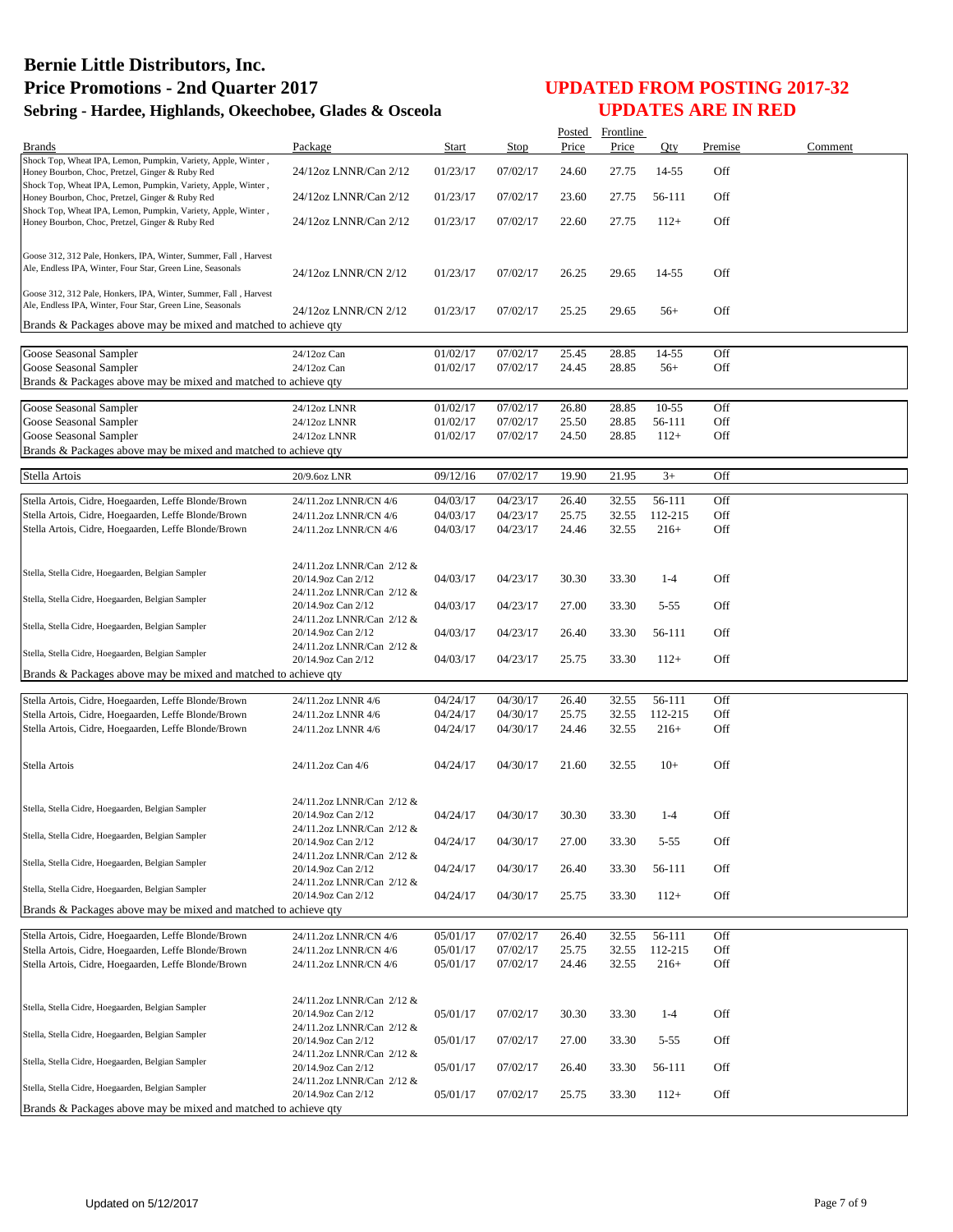|                                                                                                                                                               |                       |              |          |       | Posted Frontline |       |          |         |
|---------------------------------------------------------------------------------------------------------------------------------------------------------------|-----------------------|--------------|----------|-------|------------------|-------|----------|---------|
| <b>Brands</b><br>Kona Longboard, Fire Rock, Pipeline, Wailua Wheat, Koko Brown,                                                                               | Package               | <b>Start</b> | Stop     | Price | Price            | Oty   | Premise  | Comment |
| Castaway, Big Wave, Lemongrass & Lavaman                                                                                                                      | 24/12oz LNNR 4/6      | 05/01/17     | 05/28/17 | 25.56 | 28.76            | 15-24 | On & Off |         |
| Kona Longboard, Fire Rock, Pipeline, Wailua Wheat, Koko Brown,<br>Castaway, Big Wave, Lemongrass & Lavaman                                                    | 24/12oz LNNR 4/6      | 05/01/17     | 05/28/17 | 23.56 | 28.76            | $25+$ | On & Off |         |
|                                                                                                                                                               |                       |              |          |       |                  |       |          |         |
| Brands & Packages above may be mixed and matched to achieve qty                                                                                               |                       |              |          |       |                  |       |          |         |
| Kona Longboard, Fire Rock, Pipeline, Wailua Wheat, Koko Brown,                                                                                                |                       |              |          |       |                  |       |          |         |
| Castaway, Big Wave, Lemongrass & Lavaman                                                                                                                      | 24/12oz LNNR 4/6      | 05/29/17     | 09/03/17 | 23.56 | 28.76            | $25+$ | On & Off |         |
| Brands & Packages above may be mixed and matched to achieve qty                                                                                               |                       |              |          |       |                  |       |          |         |
|                                                                                                                                                               |                       |              |          |       |                  |       |          |         |
| Kona Longboard, Castaway, Variety & Big Wave                                                                                                                  | 2/12/12 LNNR & Can    | 04/03/17     | 04/30/17 | 23.98 | 27.18            | $15+$ | On & Off |         |
| Brands & Packages above may be mixed and matched to achieve qty                                                                                               |                       |              |          |       |                  |       |          |         |
| Widmer Hefeweizen, Drop Top Amber Ale, Drifter Pale Ale, Rotator                                                                                              |                       |              |          |       |                  |       |          |         |
| IPA, Upheaval, Alchemy & BRRR                                                                                                                                 | 24/12oz LNNR 4/6      | 04/03/17     | 04/30/17 | 28.80 | 32.00            | $15+$ | Off      |         |
| Widmer Hefeweizen, Drop Top Amber Ale, Drifter Pale Ale, Rotator                                                                                              |                       |              |          |       |                  |       |          |         |
| IPA, Upheaval, Alchemy & BRRR<br>Brands & Packages above may be mixed and matched to achieve qty                                                              | 24/12oz LNNR 4/6      | 05/29/17     | 07/02/17 | 28.80 | 32.00            | $15+$ | Off      |         |
|                                                                                                                                                               |                       |              |          |       |                  |       |          |         |
| SweetWater 420, IPA & Tacklebox                                                                                                                               | 24/12oz LNNR/Can 2/12 | 10/10/16     | 12/30/17 | 27.00 | 29.15            | $5+$  | Off      |         |
| Brands & Packages above may be mixed and matched to achieve qty                                                                                               |                       |              |          |       |                  |       |          |         |
| SweetWater 420, IPA                                                                                                                                           | 24/16oz Can 6/4       | 1/2/17       | 12/30/17 | 28.50 | 33.45            | $2+$  | Off      |         |
| Brands & Packages above may be mixed and matched to achieve qty                                                                                               |                       |              |          |       |                  |       |          |         |
| 3 Daughters Beach Blonde, Rod Bender, Stern Line, Bimini                                                                                                      |                       |              |          |       |                  |       |          |         |
| Twist & Blonde Coffee                                                                                                                                         | 24/12oz Can 4/6       | 4/30/17      | 6/3/17   | 28.00 | 30.00            | $3+$  | Off      |         |
|                                                                                                                                                               |                       |              |          |       |                  |       |          |         |
| 3 Daughters Beach Blonde, Rod Bender, Stern Line, Bimini<br>Twist & Blonde Coffee                                                                             | 24/12oz Can 4/6       | 6/25/17      | 7/22/17  | 28.00 | 30.00            | $1+$  | Off      |         |
| Brands & Packages above may be mixed and matched to achieve qty                                                                                               |                       |              |          |       |                  |       |          |         |
|                                                                                                                                                               | 24/16oz Cans          | 5/1/17       | 12/31/17 | 29.80 | 42.00            | $2+$  | Off      |         |
| 3 Daughters Beach Blonde & Bimini Twist<br>Brands & Packages above may be mixed and matched to achieve qty                                                    |                       |              |          |       |                  |       |          |         |
|                                                                                                                                                               |                       |              |          |       |                  |       |          |         |
| Seagrams Family (Wild Berries, Strawberry Daiquiri, Peach Fuzzy Navel, Classic<br>Lime Margarita, Calypso Colada, Black Cherry Fizz, Bahama Mama, Jamaican Me |                       |              |          |       |                  |       |          |         |
| Happy, Lime Melonade, Pink Punch, Sangria, Mango, Mimosa, Raspberry                                                                                           |                       |              |          |       |                  |       |          |         |
| Lemonade, Watermelon Splash, Blackberry Breezer, Kiwi Strawberry, Aloha Tini,<br>Apple Pomegranate, Orange Swirl & Pink Pineapple)                            | 24/12oz LNNR 6/4      | 11/01/16     | 12/31/17 | 19.16 | 23.94            | $10+$ | Off      |         |
| Brands & Packages above may be mixed and matched to achieve qty                                                                                               |                       |              |          |       |                  |       |          |         |
| Magic Hat Family (#9, Dream Machine, Vinyl, Rye, Electric                                                                                                     |                       |              |          |       |                  |       |          |         |
| Peel, Circus Boy, Limited Rls, Seasonals)                                                                                                                     | 24/12oz NR 4/6        | 5/1/17       | 6/30/17  | 27.27 | 30.30            | $5+$  | Off      |         |
| Magic Hat Family (#9, Dream Machine, Vinyl, Rye, Electric                                                                                                     |                       |              |          |       |                  |       |          |         |
| Peel, Circus Boy, Limited Rls, Seasonals)                                                                                                                     | 24/12oz NR 4/6        | 9/1/17       | 10/31/17 | 27.27 | 30.30            | $5+$  | Off      |         |
| Brands & Packages above may be mixed and matched to achieve qty                                                                                               |                       |              |          |       |                  |       |          |         |
| Magic Hat Family (#9, Variety Packs & Seasonals)                                                                                                              | 24/12oz 2/12 NR & Cn  | 3/1/17       | 4/30/17  | 24.15 | 27.10            | $5+$  | Off      |         |
| Magic Hat Family (#9, Variety Packs & Seasonals)                                                                                                              | 24/12oz 2/12 NR & Cn  | 7/1/17       | 8/31/17  | 24.15 | 27.10            | $5+$  | Off      |         |
| Magic Hat Family (#9, Variety Packs & Seasonals)                                                                                                              | 24/12oz 2/12 NR & Cn  | 12/1/17      | 12/31/17 | 24.15 | 27.10            | $5+$  | Off      |         |
| Brands & Packages above may be mixed and matched to achieve gty                                                                                               |                       |              |          |       |                  |       |          |         |
|                                                                                                                                                               | 4/6/12oz CAN          |              |          |       |                  | $15+$ |          |         |
| Big Storm Arcus IPA, Helicity & Wavemaker                                                                                                                     |                       | 4/17/17      | 5/13/17  | 28.00 | 30.30            |       | Off      |         |
| Big Storm Arcus IPA, Helicity & Wavemaker                                                                                                                     | 4/6/12oz CAN          | 6/5/17       | 6/24/17  | 28.00 | 30.30            | $15+$ | Off      |         |
|                                                                                                                                                               |                       |              |          |       |                  |       |          |         |
| Big Storm Arcus IPA, Helicity & Wavemaker                                                                                                                     | 4/6/12oz CAN          | 7/17/17      | 8/19/17  | 28.00 | 30.30            | $15+$ | Off      |         |
| Big Storm Arcus IPA, Helicity & Wavemaker                                                                                                                     | 4/6/12oz CAN          | 9/11/17      | 10/14/17 | 28.00 | 30.30            | $15+$ | Off      |         |
|                                                                                                                                                               |                       |              |          |       |                  |       | Off      |         |
| Big Storm Arcus IPA, Helicity & Wavemaker<br>Brands & Packages above may be mixed and matched to achieve qty                                                  | 4/6/12oz CAN          | 11/6/17      | 12/9/17  | 28.00 | 30.30            | $15+$ |          |         |
|                                                                                                                                                               |                       |              |          |       |                  |       |          |         |
| Big Storm Dunder & Blixem                                                                                                                                     | 6/4/16oz CAN          | 10/30/17     | 12/30/17 | 40.95 | 44.95            | $3+$  | Off      |         |